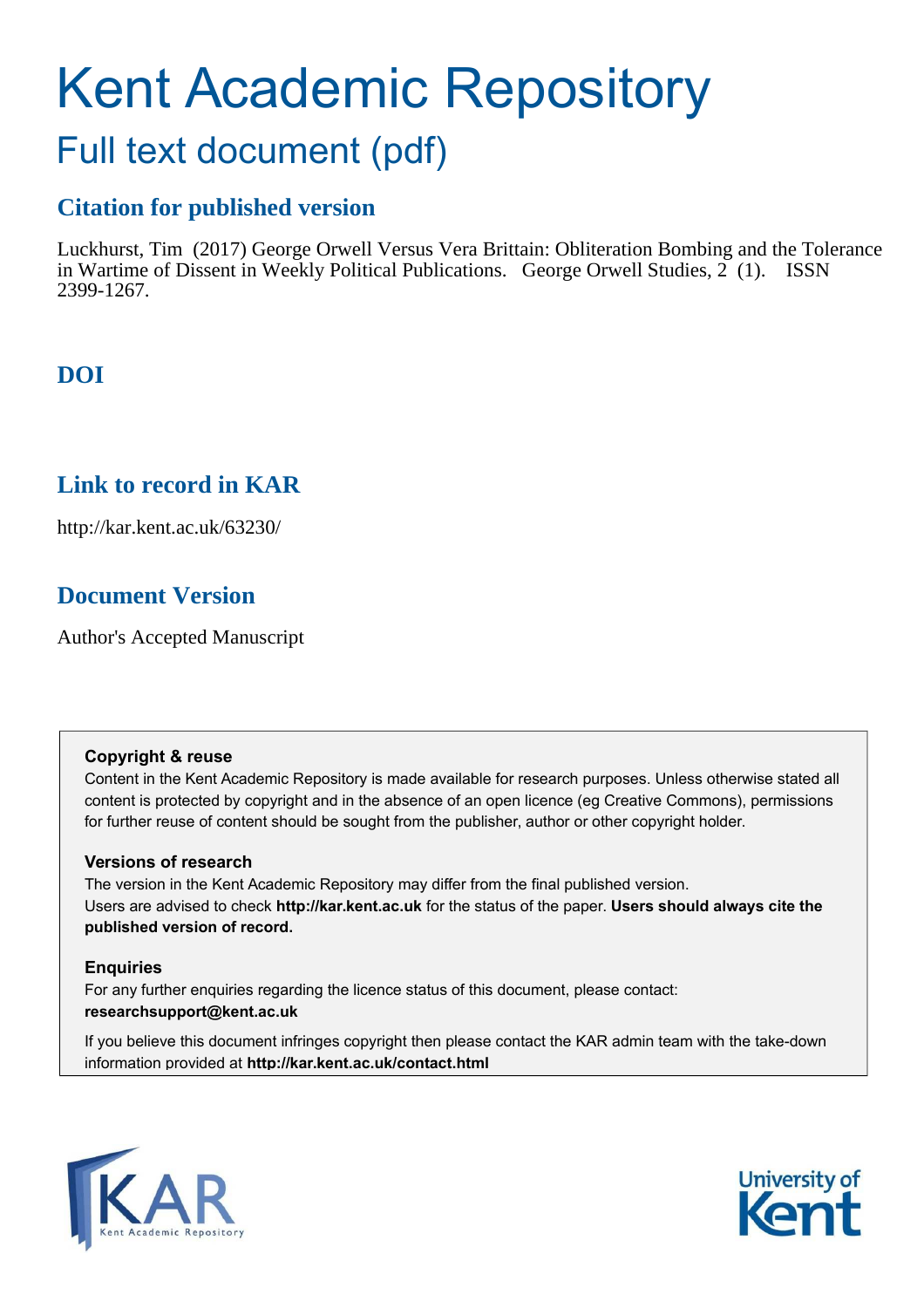George Orwell Versus Vera Brittain: Obliteration Bombing and the Tolerance in Wartime of Dissent in Weekly Political Publications

#### **Tim Luckhurst and Lesley Phippen**

*In the summer of 1944, George Orwell used his column in* Tribune *to launch a ferocious assault on arguments advanced by the peace campaigner Vera Brittain in her pamphlet* Seed of Chaos*, published that year by the Bombing Restriction Committee. By doing so, Orwell raised publicly a topic the wartime coalition sought anxiously to conceal from the public – the deliberate killing of German civilians in RAF bombardment of German cities – and he took advantage of the government's preparedness to tolerate controversy in weekly political publications which it worked carefully to exclude from mass market newspapers and BBC broadcasts. The controversy serves as an excellent example of the way in which weekly political publications were used to burnish Britain's democratic credentials in wartime. It also annoyed Vera Brittain so greatly that she would lie about it after Orwell died.*

Keywords: George Orwell, Vera Brittain, area bombing, newspapers, Second World War

#### **Introduction**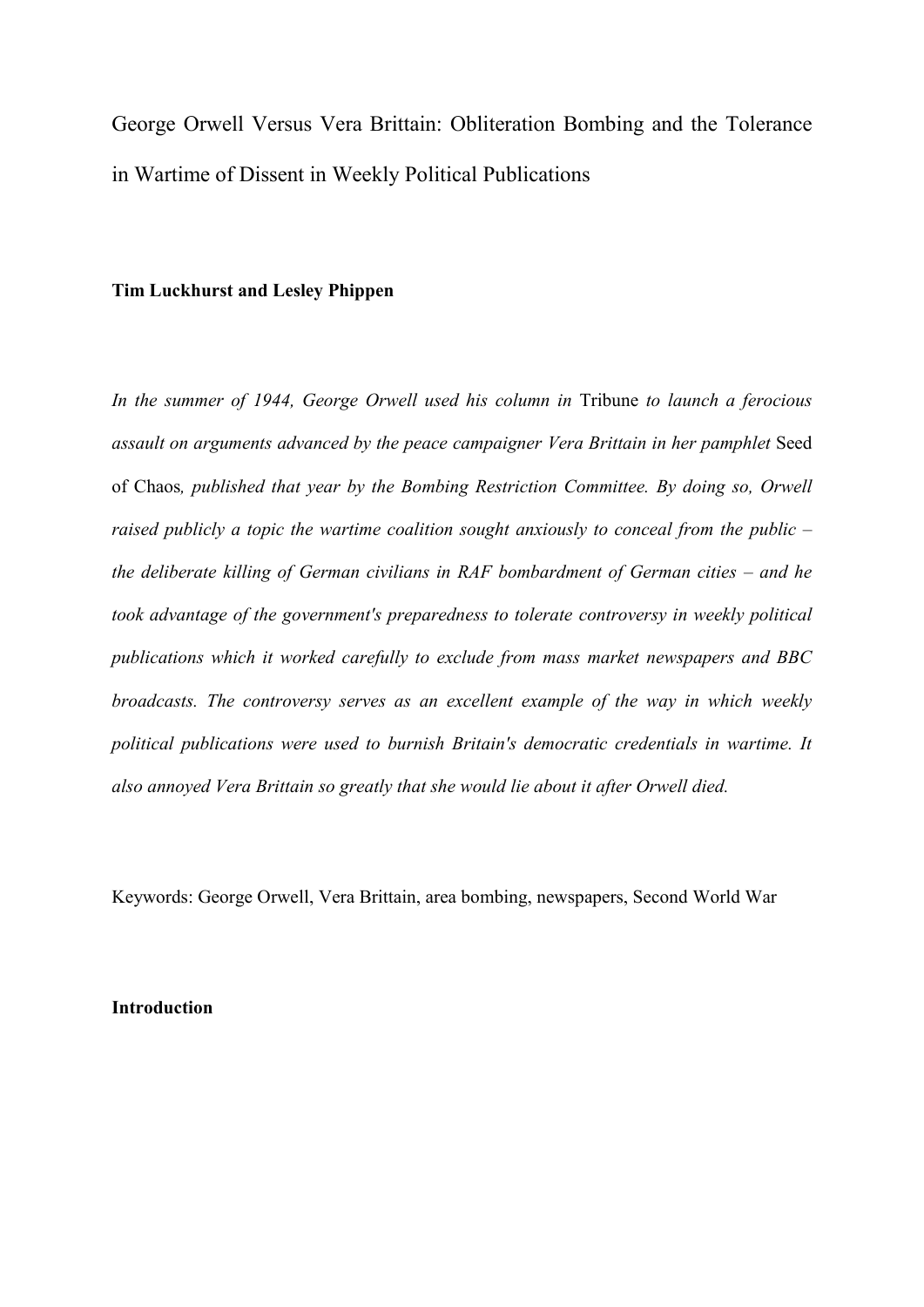Historians have explored extensively the influence and significance of the BBC's broadcast journalism during the Second World War (see, *inter alia*, Calder 1969, 1991, Chignell 2011, Curran and Seaton 2010, McLaine 1979, Nicholas 1996). Newspaper journalism of the era has received relatively scant attention. Bingham (2009: 6) notes: 'Many generalisations have been made about newspapers, but there has been far too little detailed investigation of their contents.' This is regrettable because newspapers mattered greatly in wartime; Britons were, in Angus Calder's words (2008: 504), the world's 'most avid newspaper-readers'. Bingham (2009: 16) shows that, by the outbreak of war in 1939, consumption of national daily newspapers 'had extended beyond the lower-middle classes and become a normal feature of working-class life'. Beers (2010: 13-21) puts flesh on the bones of that assertion, demonstrating that, by 1939, 80 per cent of British families read one of the popular London daily titles, the *Daily Mail*, *Daily Mirror*, *Daily Express*, *News Chronicle* and *Daily Herald*. Two thirds of middle-class families shared this habit – though many also bought a serious title such as *The Times, Telegraph, Manchester Guardian, Scotsman* or *Yorkshire Post*. Sunday newspapers were also immensely popular. Mass Observation's *Report on the Press*, published early in 1940, looked at the contents of newspapers, who read them and what people thought of them. One of its main conclusions was that 'Almost everybody reads newspapers, whether regularly or irregularly, thoroughly or cursorily' (Mass Observation Archive 1940).

#### **The Popular Press**

Plainly, newspapers were selling in large numbers in  $1940<sup>1</sup>$  and their sales would continue growing during the war. Equally plainly, each of the mainstream titles had a political stance and a desire to guide their readers' impressions of political events and issues. In the mass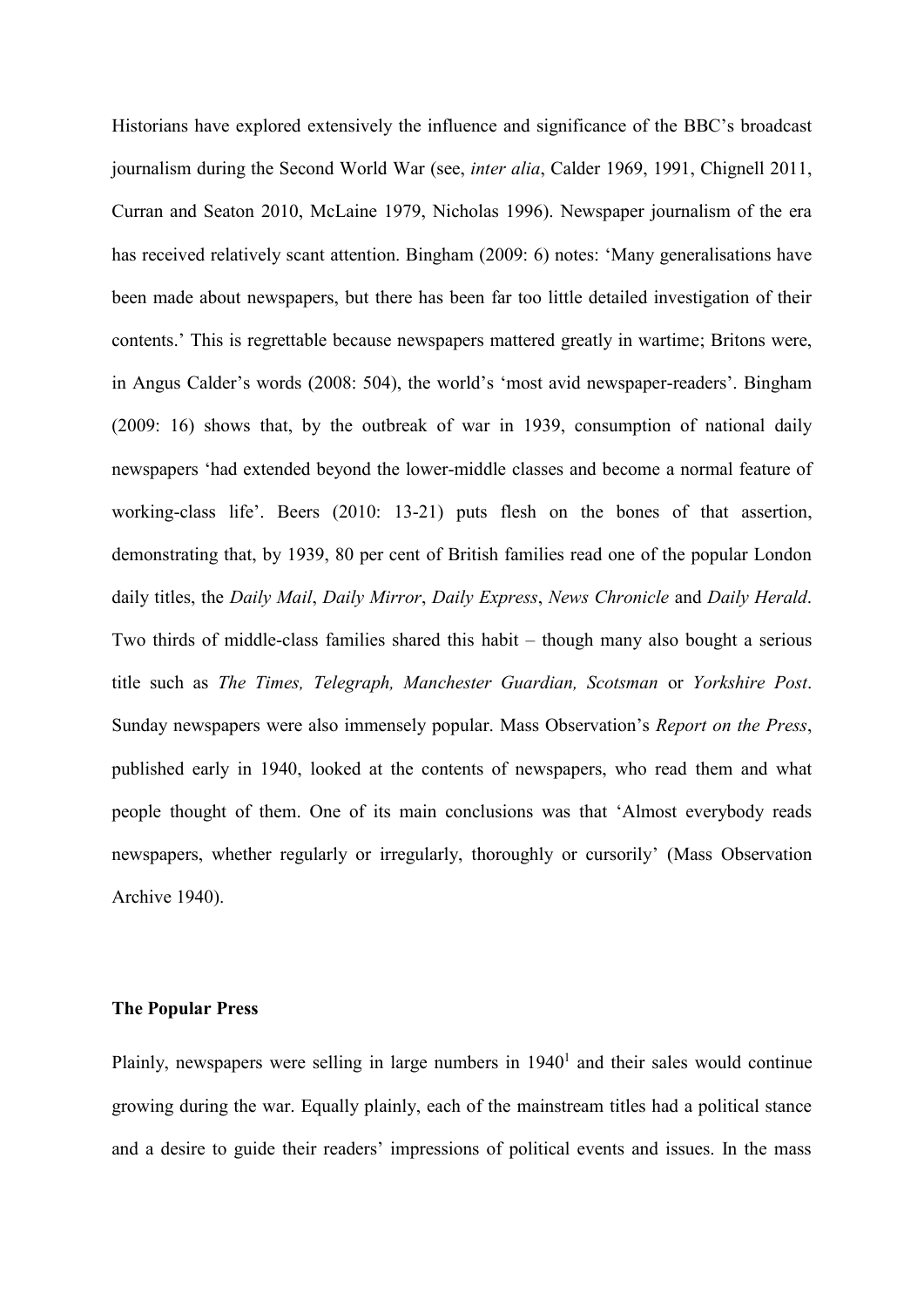circulation press much of this steering took readers in one direction: towards belief in it as a people's war and confidence in the central theme that Britons were 'All in it Together'. This myth of equality under bombardment by the Luftwaffe, rationing, conscription and wartime bureaucracy produced some spectacular examples of newspaper propaganda. Examples not of enforced censorship, but of the much more effective version whereby editors did what the Ministry of Information wanted them to do – not because they were obliged to, but because they sincerely believed that they were acting in the national interest.

Among our absolute favourite is a story from the *Daily Mirror* (1940a) of Wednesday, 18 September 1940. Headlined 'Women Say "Let Us Shop"', this tremendous piece of keepcalm-and-carry-on propaganda during an intense part of the Blitz asserts: 'Women's chief grouse about air raids is not about the bombs. They are complaining that it is impossible to get shopping done while raids are in progress.' It quotes one 'woman shopper's' objection: 'It seems all wrong to me that trade should stop dead like that when a warning sounds.'

Another, published a week earlier (*Daily Mirror* 1940b), depicts an attractive nurse carrying a beautiful baby girl. The headline reads: 'Goering's military objectives'. A sub-head in block capitals below the first paragraph refers to the baby: 'Raids make her laugh,' it declares and the story goes on to explain: 'There was not a whimper from any one of the forty-six little patients when a children's hospital in Central London was struck by a blitzkrieg bomb on Monday night.' It is not entirely clear how the absence of a whimper can be reconciled with the report of a laugh, but the beautiful baby's behaviour offers some help. The *Mirror*  explains: 'Flames spurted from the wreckage, clouds of smoke rolled down the stairs, but not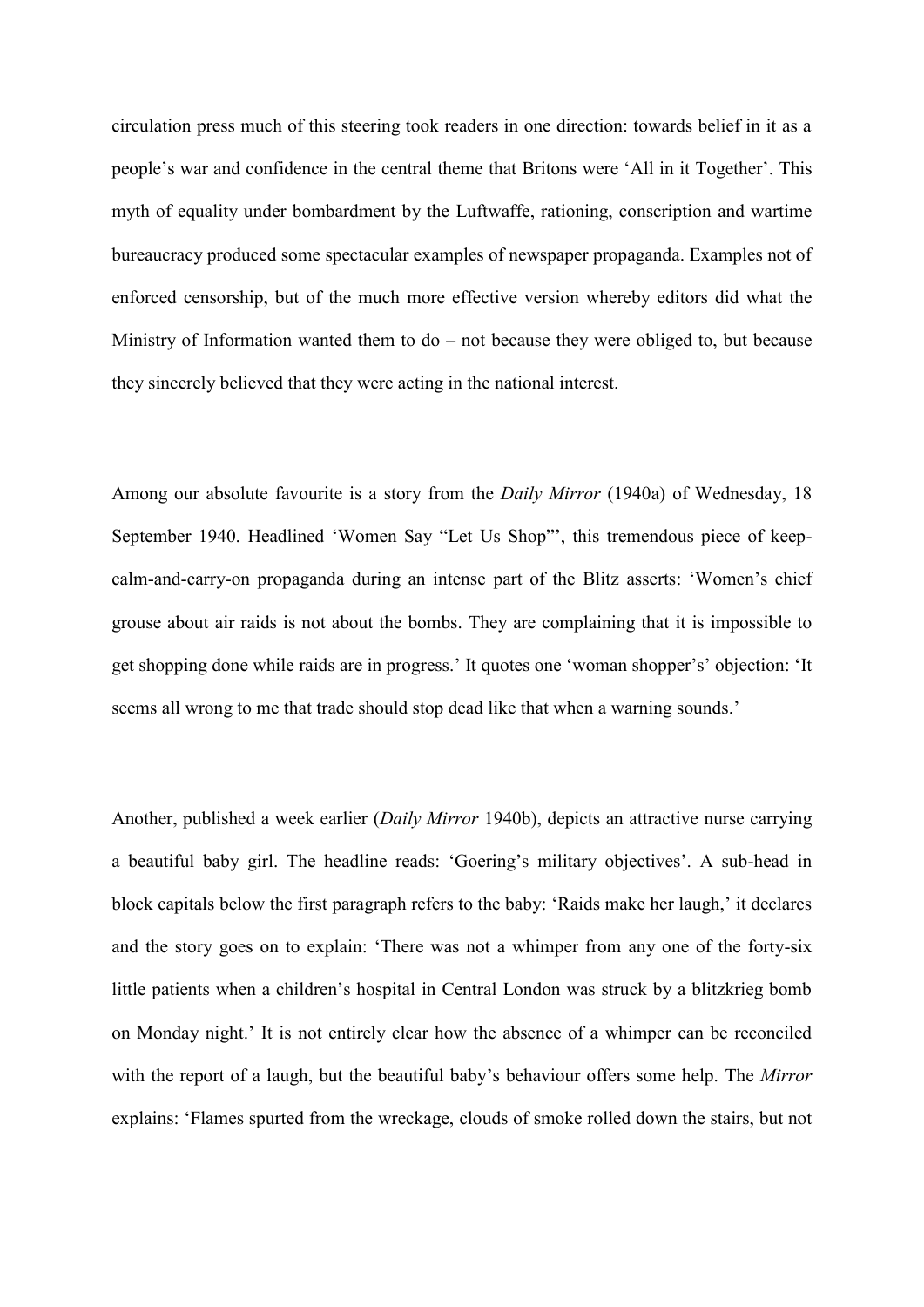so much as a frown came from Sandra.' Plainly this was a heroic example of Blitz Spirit in a child too young to be conscious of its existence. A third example deals with the astonishing fortitude under bombardment of disabled children. In October 1940, beneath the headline: 'My! Isn't this just like a picnic…', the *Daily Mirror* (1940c) explained: 'Peter Pan thought that danger was an awfully big adventure … and that's what these brave little crippled children of the Heritage Craft Schools, Challey, Sussex, think too.' According to the reporter, it was 'fun to sit cosily in your air raid shelter eating a picnic dinner, while the Luftwaffe marauds overhead and a barrage of anti-aircraft batteries shakes the roof…'.

George Orwell was properly sceptical about the accuracy and authenticity of such reporting. McLaine (1979: 93) notes that he believed newspapers conformed too readily to the wishes of the wartime coalition. Orwell (1944a) would explain his position relatively late in the war in his 'As I Please' column for *Tribune*. Here he noted that the Ministry of Information achieved the suppression of 'undesirable or premature' news and opinion by what McLaine (1979: 3) summarises as 'participation in a conspiracy of the governing classes which had always succeeded in preventing public discussion of anything thought to be uncongenial'. Orwell was certainly clear that the problem existed and that it was not restricted to periods of national emergency:

It is not only in wartime that the British press observes this voluntary reticence. One of the most extraordinary things about England is that there is almost no official censorship, and yet nothing that is actually offensive to the governing class gets into print, at least in any place where large numbers of people are likely to read it. If it is 'not done' to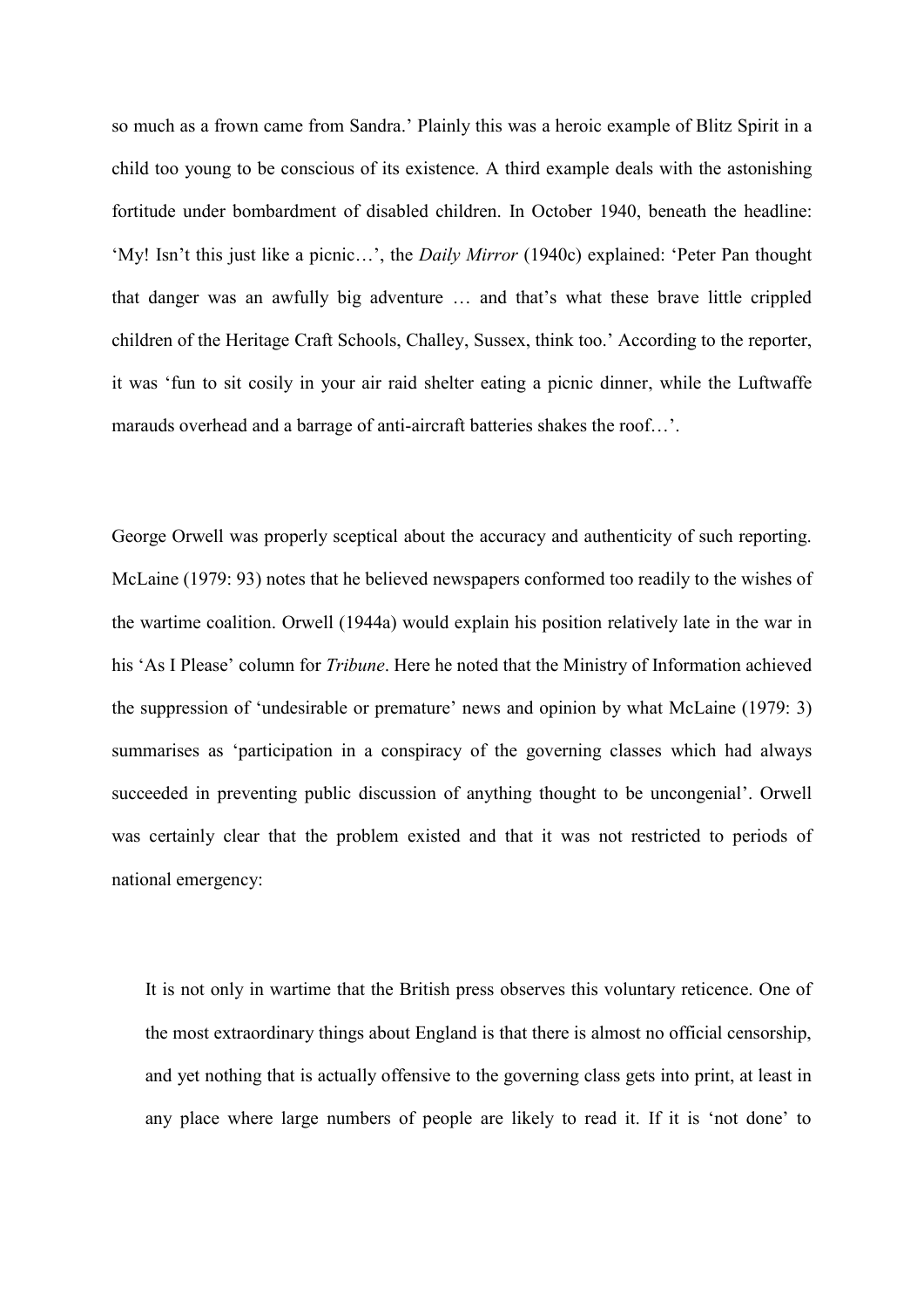mention something or other, it just doesn't get mentioned. … No bribes, no threats, no penalties – just a nod and a wink and the thing is done. A well-known example was the business of the Abdication. Weeks before the scandal officially broke, tens or hundreds of thousands of people had heard all about Mrs Simpson and yet not a word got into the press, not even into the *Daily Worker*, although the American and European papers were having the time of their lives with the story. Yet I believe there was no definite official ban: just an official 'request' and a general agreement that to break the news prematurely 'would not do'. And I can think of other instances of good news stories failing to see the light although there would have been no penalty for printing them.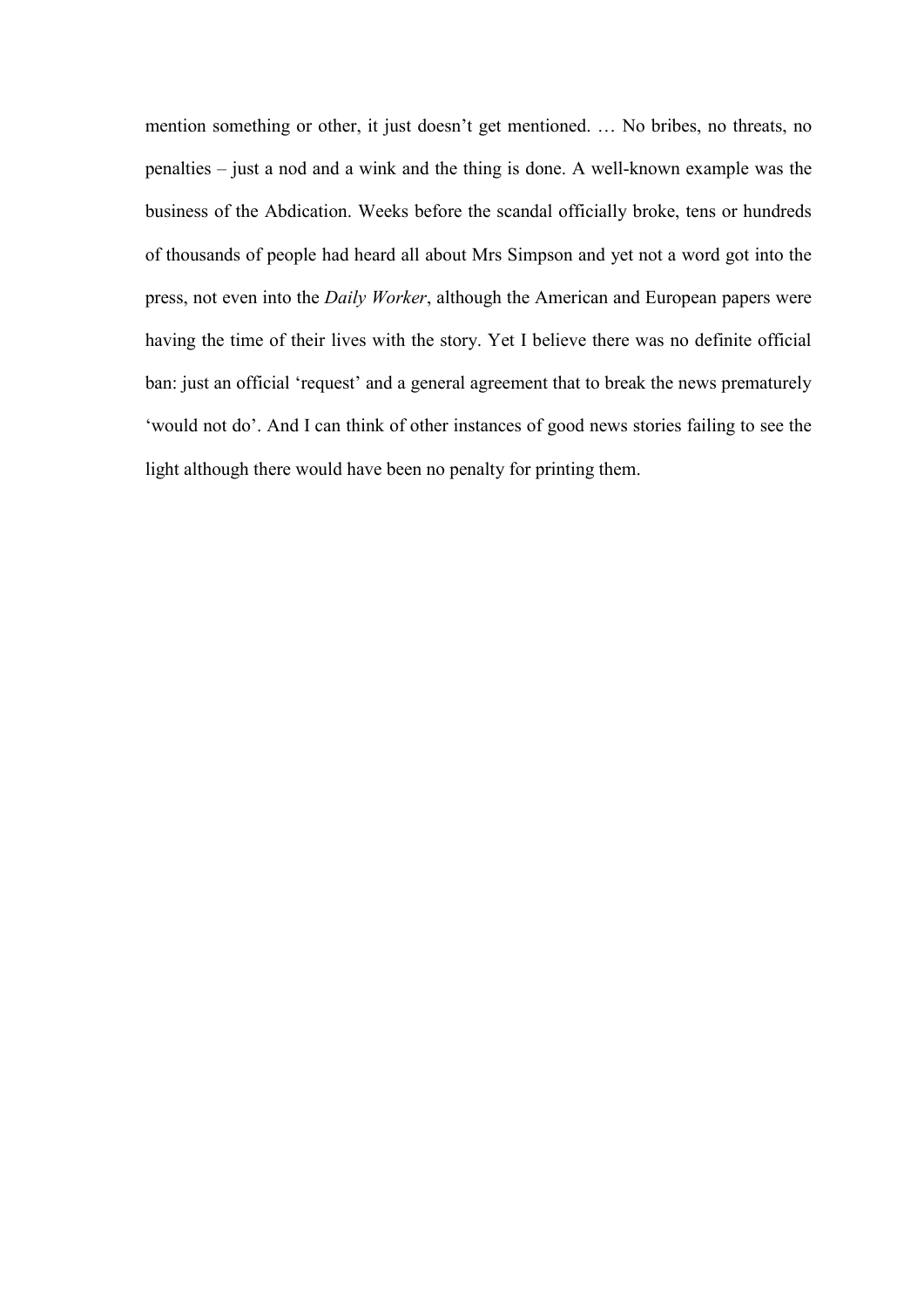In April 1944, Orwell (1944b) wrote damningly about 'the pre-war silliness' of newspapers. He identified the *Daily Sketch* as the silliest and ranked the *Daily Mirror* second, noting that in wartime, the newspapers …

… have not got back their prestige – on the contrary they have steadily lost prestige against the wireless – partly because they have not yet lived down their pre-war frolics, but partly also because all but a few of them retain their 'stunt' make-up. … The belief that what 'is in the papers' must be true has been evaporating since Northcliffe set out to vulgarise journalism, and the war has not yet arrested the process.

A fortnight later he revisited the topic of newspapers, describing the BBC as a 'relatively sound source of news' and lamenting that popular titles 'have continued to publish without any query as to their truthfulness the American claims to have sunk the entire Japanese fleet several times over' (Orwell 1944c). He was right about the mass circulation press. However, his comment about places 'where large numbers of people are likely to read it' omits any explanation of the role played by weekly political publications to which the authorities consciously turned a blind eye. This is additionally interesting because he wrote for one and used it as a pulpit from which to address issues of controversy that rarely troubled the pages of the national dailies.

#### **The Role of Low Circulation Weekly Political Publications**

Mass circulation newspapers did on occasion speak truth to power during the Second World War. They did so on topics including air-raid precautions, rationing and the government's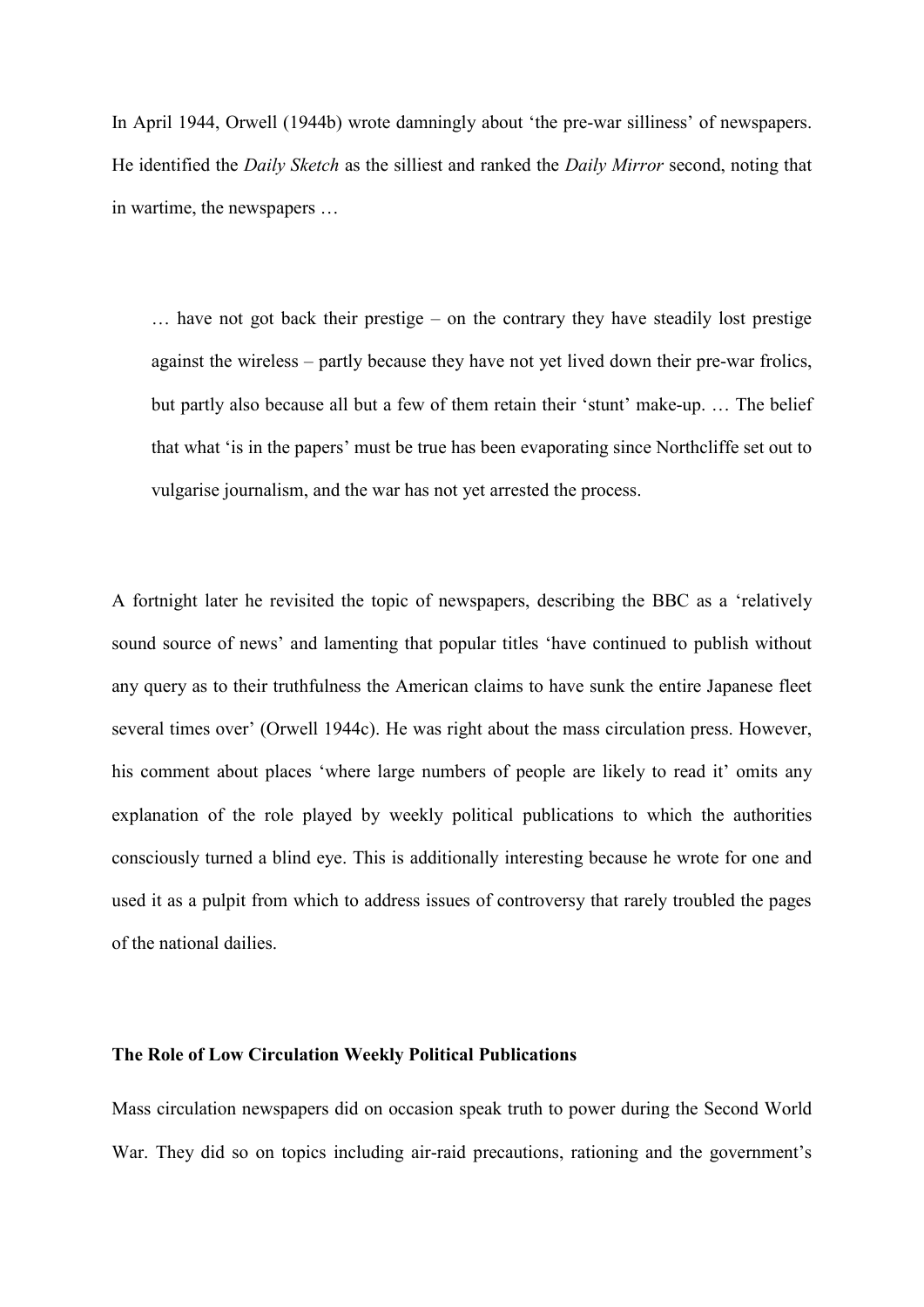reluctance to open a second front following the German invasion of the Soviet Union. In doing so they showed that questioning power in a democracy at war could demonstrate that representative democracy was worth fighting to defend. However, such dissent was unusual and it aroused fury in the war cabinet. McLaine (1979: 243) shows that Churchill 'retained an acute sensitivity to newspaper criticism'. His Labour colleagues in the coalition could be equally thin-skinned, particularly about criticism in the immensely popular *Daily Mirror,* home to wartime Britain's favourite fantasy woman, 'Jane', the gorgeous, nearly naked but always virtuous star of the title's most successful strip cartoon. As Calder (2008: 288) shows, the home secretary, Herbert Morrison, and his colleague Ernest Bevin, minister of labour, were incensed by the *Mirror's* publication in March 1942 of Philip Zec's cartoon depicting a merchant seaman adrift on a raft following a German submarine attack.<sup>2</sup> However, while such challenging writing and reporting in daily newspapers provoked combative responses, including threats from ministers, they tolerated dissent when it appeared in low circulation weekly political publications aimed at intelligent opinion.

Close reading of wartime editions of *Tribune*, the *New Statesman and Nation*, the *Spectator* and the *Economist* suggests that such titles were permitted to question orthodoxy and challenge policy more openly than the daily titles. These publications were read by a span of intelligent opinion that stretched from the left of the Parliamentary Labour Party to the right of the Conservative Party. Readers included MPs, ministers, senior civil servants, diplomats, lawyers, trade unionists, churchmen and leading industrialists. And the war cabinet did more than turn a blind eye to criticism circulated amongst such groups. When distributed to 'local intellectual leaders …, teachers, professional men' (Hyams 1963: 242), they functioned as a useful safety valve. The conspiracy of the governing classes that kept unpalatable news and opinions out of the mass circulation titles plainly – and, on occasion, explicitly – regarded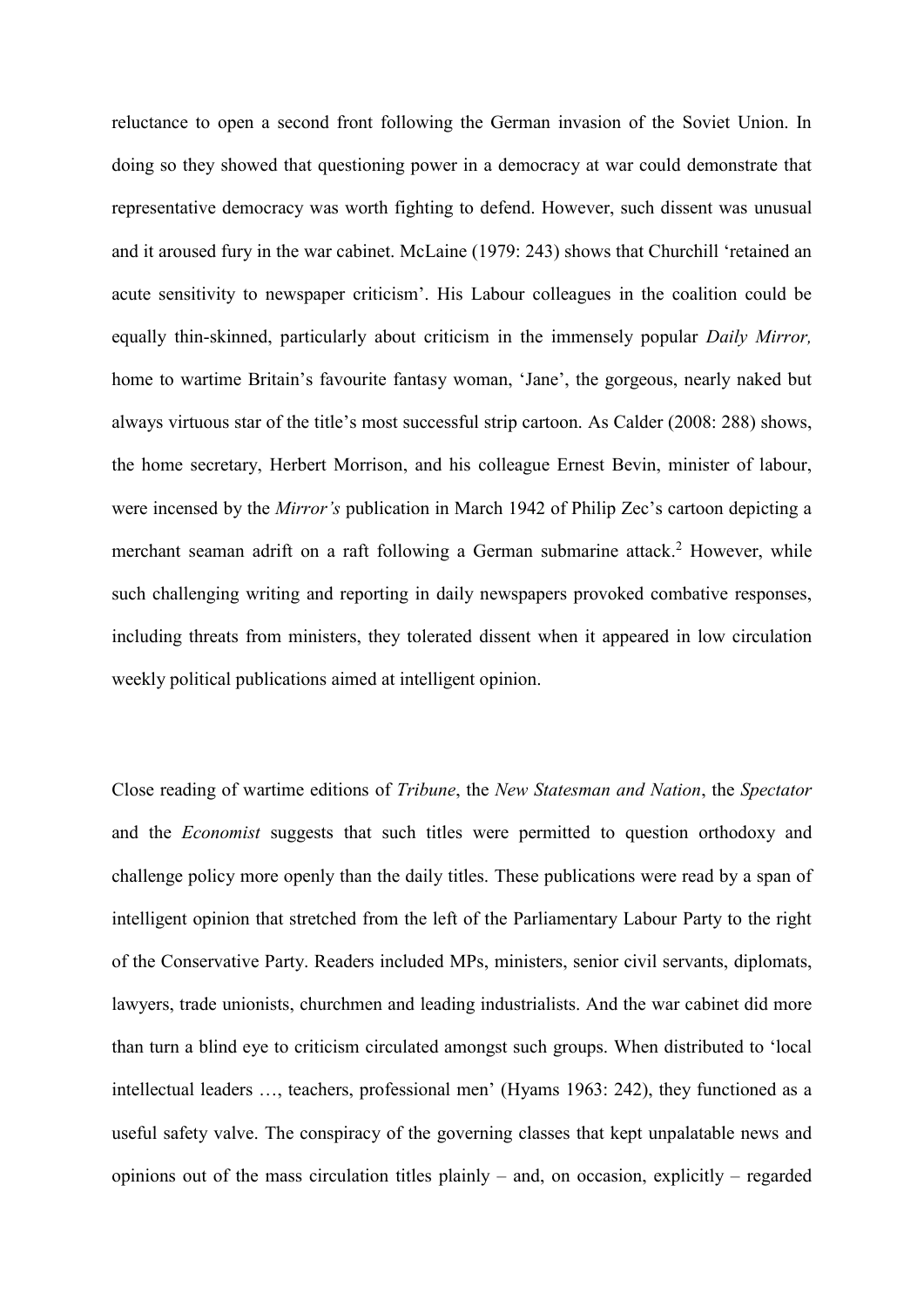sporadic demonstrations of intelligent dissent as a valuable way of burnishing Britain's democratic credentials. These credentials were particularly valuable when working to influence American opinion – a crucial aim throughout Churchill's wartime premiership. Indeed, when Kingsley Martin, editor of the *New Statesman*, visited America in 1942, he was invited to the White House for an exclusive audience with the President and Mrs Roosevelt (ibid: 234). And we should not underestimate the impact of these concessions. As Schudson (2008: 15) demonstrates, the power of newspapers cannot be assessed by their circulation alone: 'How many readers may not matter as much as which readers they are and how intensely and instrumentally they read.'

And readers of the intelligent wartime weeklies had cause to read closely. These titles were able to dedicate space which national newspapers could not spare to discussion of moral and strategic arguments. Wartime paper rationing affected them too but, while the dailies felt obliged to squeeze as much news as possible into their reduced editions, the weeklies could leave such reporting to the BBC and Fleet Street dailies. They pursued intelligent debate with creativity and passion, and none more enthusiastically than *Tribune*, the weekly newspaper founded in 1937 by two wealthy Labour MPs from the party's socialist left, Sir Stafford Cripps and George Strauss. Hamstrung in the first year of war by its allegiance to Stalin's *diktat* that this was an imperialist war in which the duty of the proletariat was to pursue a policy of revolutionary defeatism, *Tribune* abandoned Stalinism in 1940 following the Soviet Union's invasion of Finland (Jones 1977: 48-9). In 1941 Aneurin Bevan MP, one of the leaders of the pro-war Labour left in the Parliamentary Labour Party, was appointed editor. Together with Jon Kimche, a historian and journalist, Bevan directed *Tribune's* editorial policy between 1941 and 1945.<sup>3</sup>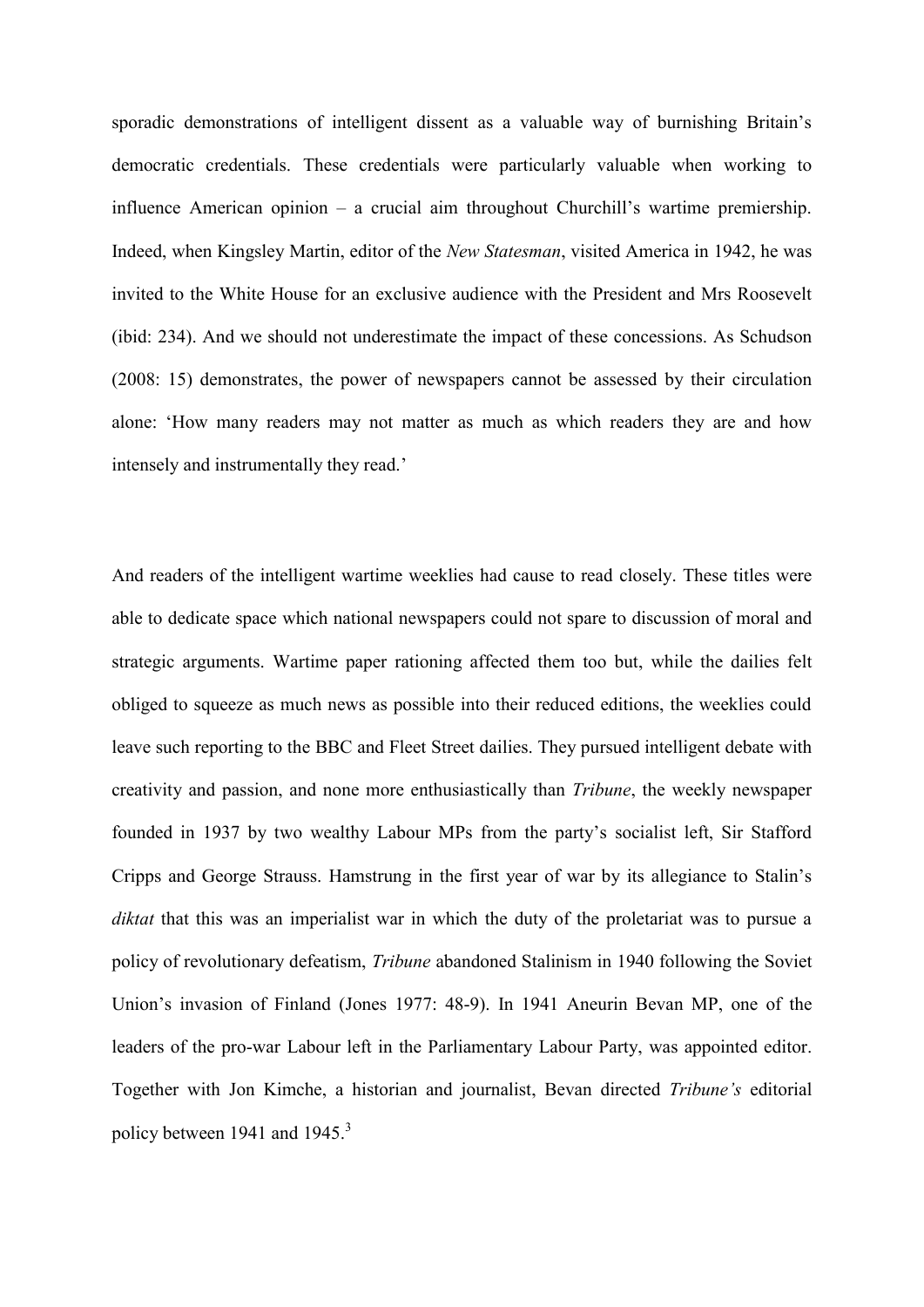The new editorial team's enthusiasm for controversy was, in the words of a 1941 *Tribune* promotional slogan: 'Fresh and Fearless' (Tribune 1941). Bevan frequently used his own wartime columns in the title to criticise ministers and policy. But, as George Orwell prepared to join the title as literary editor in the autumn of 1943, *Tribune* relished the recruitment of a truly expert controversialist. An early September issue, No. 350 (*Tribune* 1943a), advertised its pride and excitement about Orwell's involvement. It sported a bright pink glossy band stapled to the cover,<sup>4</sup> declaring: 'CONTRIBUTIONS BY J. B. PRIESTLEY, GEORGE ORWELL, ETHEL MANNIN, RHYS DAVIES.' The colour alone was a rare and cheering contrast to drab wartime monotony. An editorial alerting readers to the formal recruitment of 'the well-known writer and critic' appeared in late November (*Tribune* 1943c). Orwell relished the opportunity too and his 'As I Please' columns for *Tribune* have been the subject of scholarly attention. Paul Anderson's (2006) edited collection, 'Orwell in *Tribune*', is particularly helpful. But one argument in which Orwell engaged as a *Tribune* columnist has received less attention than it deserves. This is surprising because it advertised a controversy the government was determined to disguise and illustrates admirably the extent to which dissenting opinion in a title such as *Tribune* was tolerated, despite the threat it posed to government policy and even to relations with a crucial ally.

#### **The Morality and Practicality of Area Bombing**

The subject Orwell chose was the purpose, morality and effectiveness of the RAF's area bombing of German cities. *Tribune* took an interesting line on this topic. While its fellow left-of-centre weekly, the *New Statesman and Nation*, confirmed its reputation for moral hand-wringing, giving substantial backing to George Bell, Bishop of Chichester, and the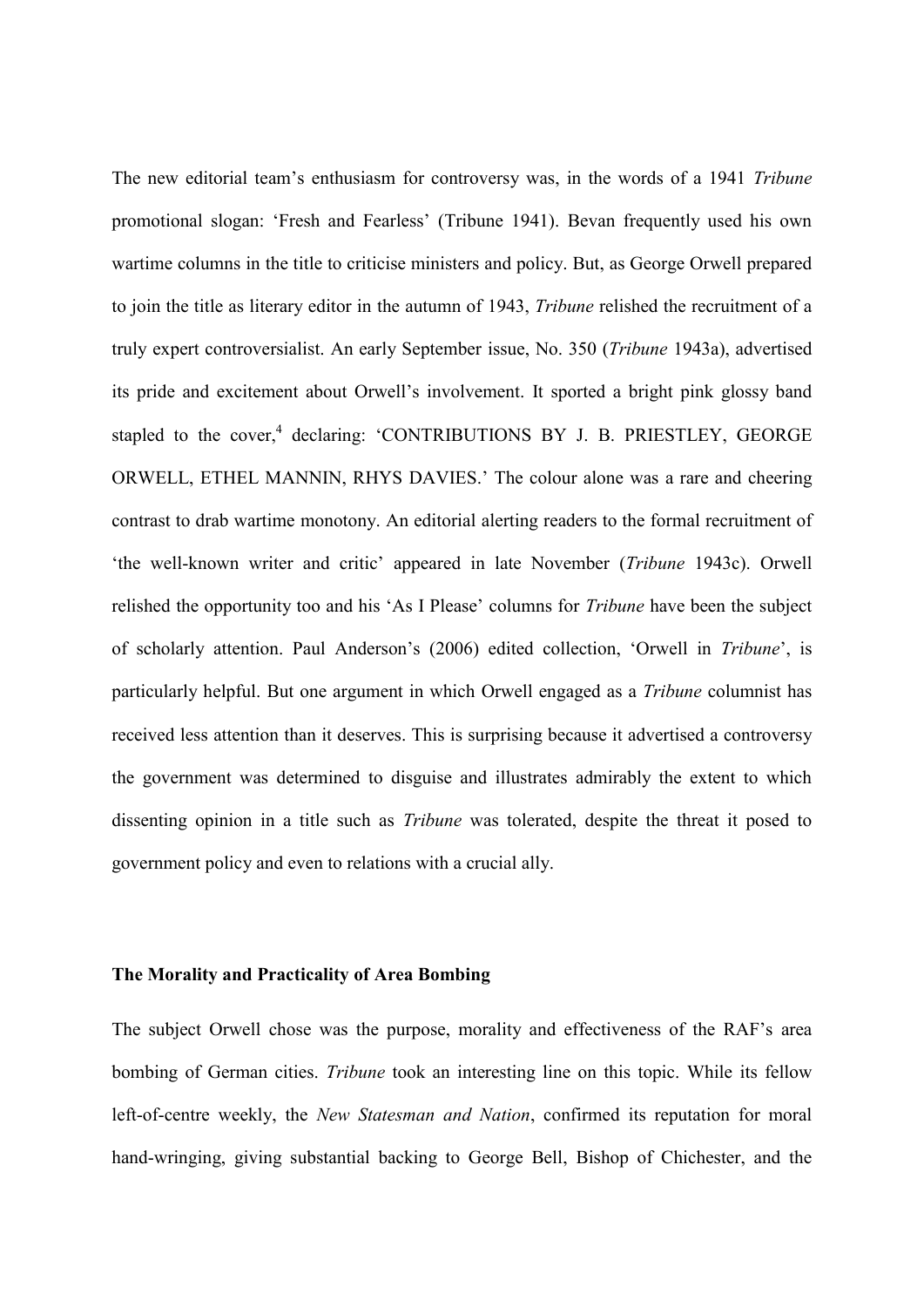small group of Labour MPs who joined him in the Bombing Restriction Committee.<sup>5</sup> *Tribune* criticised area bombing as inefficient and wasteful of RAF lives. Thus, in an editorial comment published just before Orwell joined the staff, it explained: *'*Casualties in German cities have been about twenty times greater than all the British casualties in air raids here. … The sufferers in these raids are not, of course, the Nazis but, to a large extent, the Nazi war machine and, to a new and greater extent, the civilian population' (*Tribune* 1943b). *Tribune*  was not persuaded that such bombing could end the war. It argued that only the defeat of the Nazi land armies could do that. It believed the RAF should be diverted from area raids to attacks intended to support Allied troops. Just weeks later in early 1944, very shortly after Orwell joined *Tribune*, Vera Brittain, the eloquent feminist and pacifist who had served as a Voluntary Aid Detachment nurse during the First World War, published *Seed of Chaos*  (1944a), a pungent denunciation of the Allied policy of destroying German industrial cities in massive round-the-clock raids. Reprinted in the United States as *Massacre by Bombing*  (Brittain 1944b: 49-64), her eloquent polemic offered eye-witness accounts of the consequences of RAF raids extracted from neutral Swiss and Swedish newspaper reports and from German sources. One extract from the Stockholm newspaper, *Aftonbladet*, quoted a Danish consular official who had survived the ferocious bombardment of Hamburg in the final week of July 1943: 'Hamburg has ceased to exist. I can only tell what I saw with my own eyes – district after district razed to the ground. When you drive through Hamburg you drive through corpses. They are all over the streets and even in the tree-tops' (Brittain 1944b: 58). Another, from the Swiss *St Gallen Tagblatt* described the aftermath of devastating raids on Berlin: 'It was nerve shattering to see women, demented after the raids, crying continuously for their lost children, or wandering speechless through the streets with dead babies in their arms' (Brittain 1944b: 55).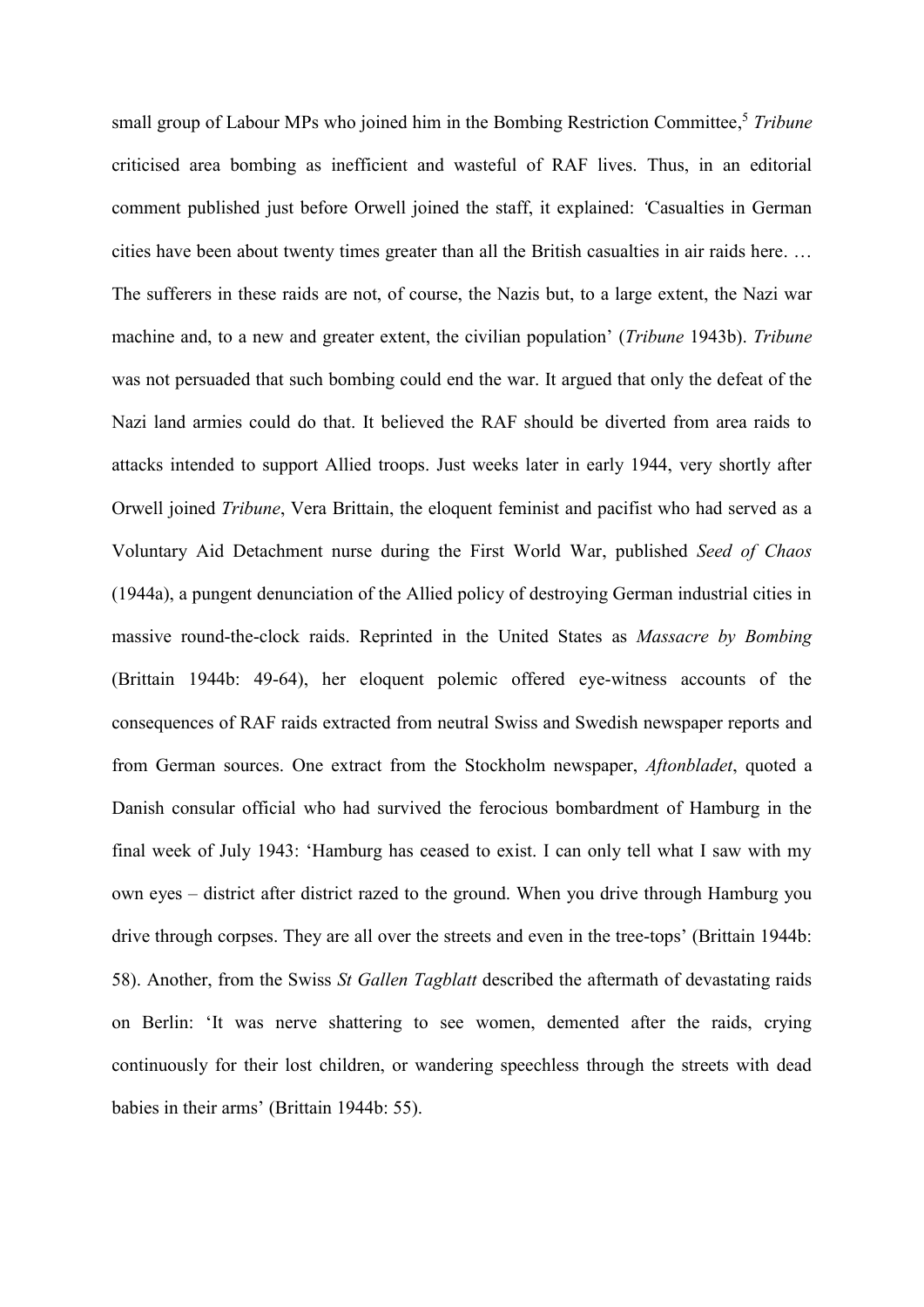Vera Brittain (1944b: 50) argued that the saturation bombing of cities such as Cologne, Hamburg and Berlin – and the fire storms that often ensued as the RAF became expert in combined high explosive and incendiary attacks – meant Britain was inflicting upon innocent German civilians 'agonising forms of death and injury comparable to the worst tortures of the Middle Ages'. She warned that the action by RAF Bomber Command 'morally damages the soul of a nation' (1944b: 51) and detected 'irrefutable evidence of the moral and spiritual abyss into which we have descended' (1944b: 57). She quoted extensively from an account of the consequences of firestorm in Hamburg written by the editor of the *Baseler Nachrichten* (*Basle News*). He described tens of thousands of German civilians in bomb shelters being 'suffocated, charred and reduced to ashes' (Brittain 1944b: 53). Contemplating British newspaper reports of an RAF raid on Remscheid on the night of 30-31 July 1943, Brittain conjured her own vision of 'frantic children pinned beneath the burning wreckage, screaming to their trapped mothers for help as the uncontrollable fires come nearer' (1944b: 60). She was appalled by a Swiss correspondent's account for *Das Volksrecht* of an RAF raid on Wuppertal during which, 'Numerous victims ran around aimlessly like burning torches until they died' (1944b: 61). For Brittain, area bombing invited vicious reprisal attacks and caused 'moral deterioration which displays itself in a loss of sensitivity and callous indifference to suffering' (1944b: 62).

Vera Brittain's stance attracted support and respect in the *New Statesman,* the *Guardian* and the *Spectator*. *Tribune* made little effort to lament German suffering. It preferred to praise the courage and expertise of RAF air crews and to challenge the practical value of area bombing. It was conscious that 'air bombardment has become a terrible weapon – far worse than anything experienced in this country, and there is no doubt widespread and silent gratitude to the RAF and the Red Army for having saved this island greater ordeal' (*Tribune* 1943d). But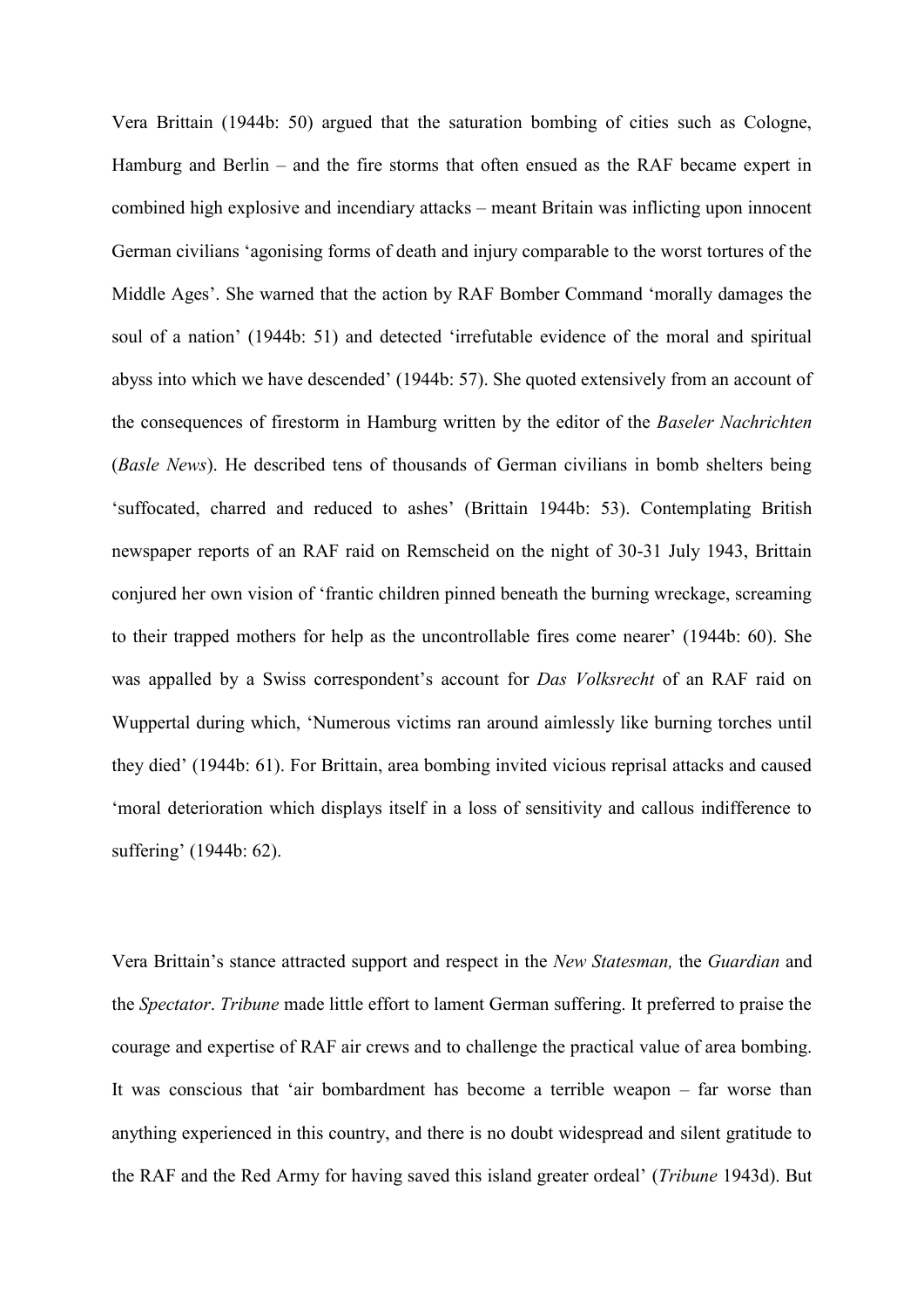the policy promoted a 'dangerous fallacy'. Air Marshall Arthur Harris's colossal, four-engine heavy bombers were 'ill-suited to tactical work with land forces' which might hasten the end of the war – hence they had to be used for bombing cities (*Tribune* 1944a). This, *Tribune* insisted, would not hasten the war's end. Indeed, it appeared to be provoking the same stubborn resistance that German bombing of British cities had caused.

George Orwell's review of *Seed of Chaos* appeared in May 1944. He acknowledged it as 'an eloquent attack on indiscriminate or "obliteration" bombing', before advising readers that:

No one in his senses regards bombing, or any other operation of war, with anything but disgust. On the other hand, no decent person cares tuppence for the opinion of posterity. And there is something very distasteful in accepting war as an instrument and at the same time wanting to dodge responsibility for its more obviously barbarous features. Pacifism is a tenable position, provided you are willing to take the consequences, but all talk of limiting or humanising war is sheer humbug. ... Why is it worse to kill civilians than soldiers? Heaven knows how many people our blitz on Germany has killed and will kill, but you can be quite certain it will never come anywhere near the slaughter that has happened on the Russian front (Orwell 1944d).

*Tribune* readers immediately made it plain that they were not united in support for their columnist. Several wrote to contest what they considered to be his relativism and aggression. In July, the literary editor came out fighting: 'It was the fascist states who started this practice,' he reminded them, 'and as long as the air war went in their favour they avowed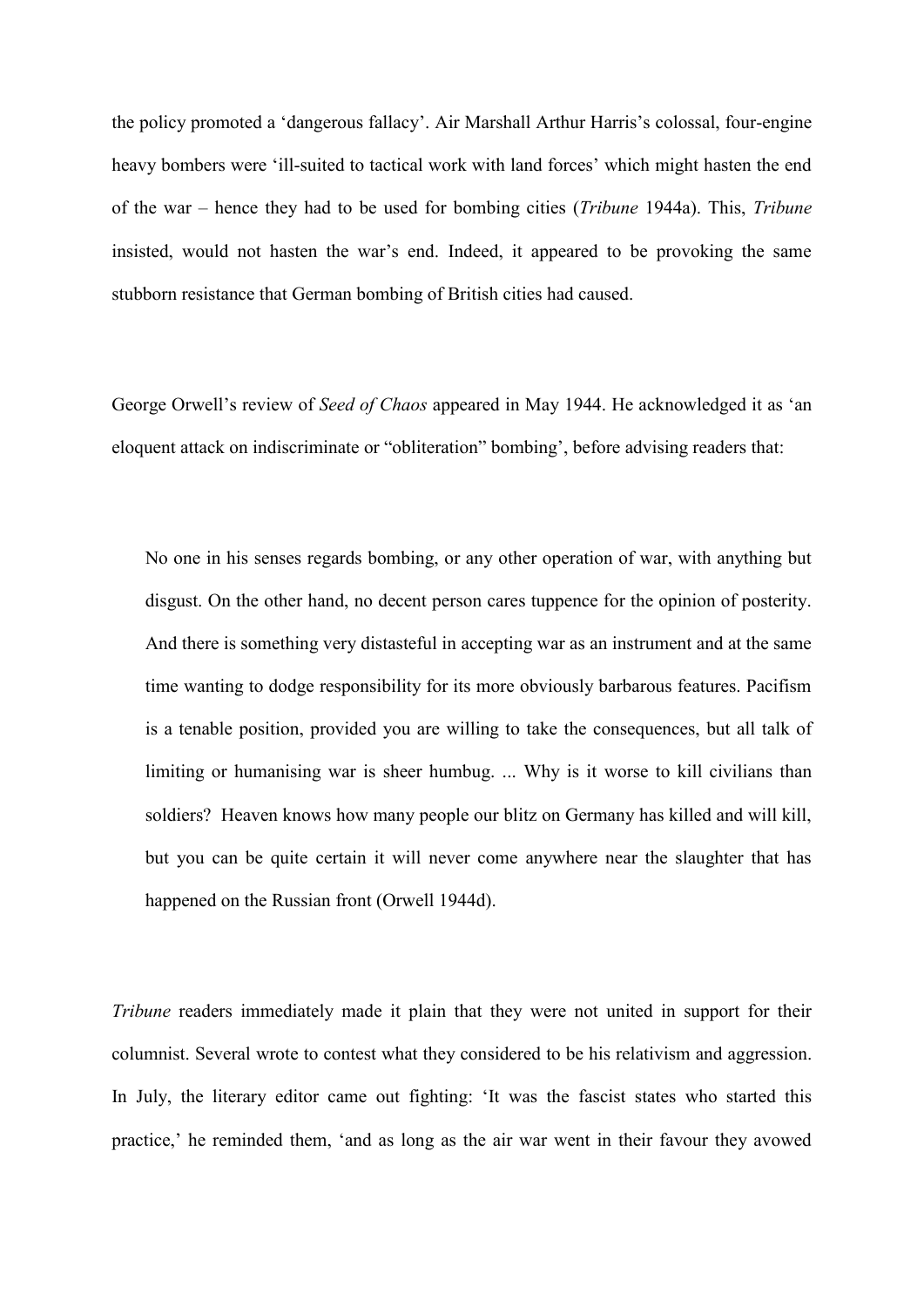their aims quite clearly.' Warming to his theme, he insisted on 'dealing with' the 'parrot cry' against 'killing women and children'. For Orwell:

It is probably somewhat better to kill a cross section of the population than to kill only the young men. If the figures published by the Germans are true and we have really killed 1,200,000 civilians in our raids, that loss of life has probably harmed the German race somewhat less than a corresponding loss on the Russian front or in Africa and Italy (1944e).

Those who opposed the killing of German women were guilty of 'sheer sentimentality' and Orwell thought child casualties were probably exaggerated. 'Contrary to what some of my correspondents seem to think, I have no enthusiasm for air raids, either ours or the enemy's', but he believed that 'objections to the use of force in a total war are utterly hypocritical' (1944f). Readers' letters objecting strenuously to his stance continued to arrive. So, in early August, Orwell returned to the topic of saturation bombing, noting that:

A correspondent who disagreed with me very strongly added that he was by no means a pacifist. He recognised, he said, that 'the Hun had got to be beaten'. He merely objected to the barbarous methods that we are now using. Now, it seems to me that you do less harm by dropping bombs on people than by calling them 'Huns'. Obviously, one does not want to inflict death and wounds if it can be avoided, but I cannot feel that mere killing is all-important. We shall all be dead in less than a hundred years, and most of us by the sordid horror known as 'natural death' (1944g).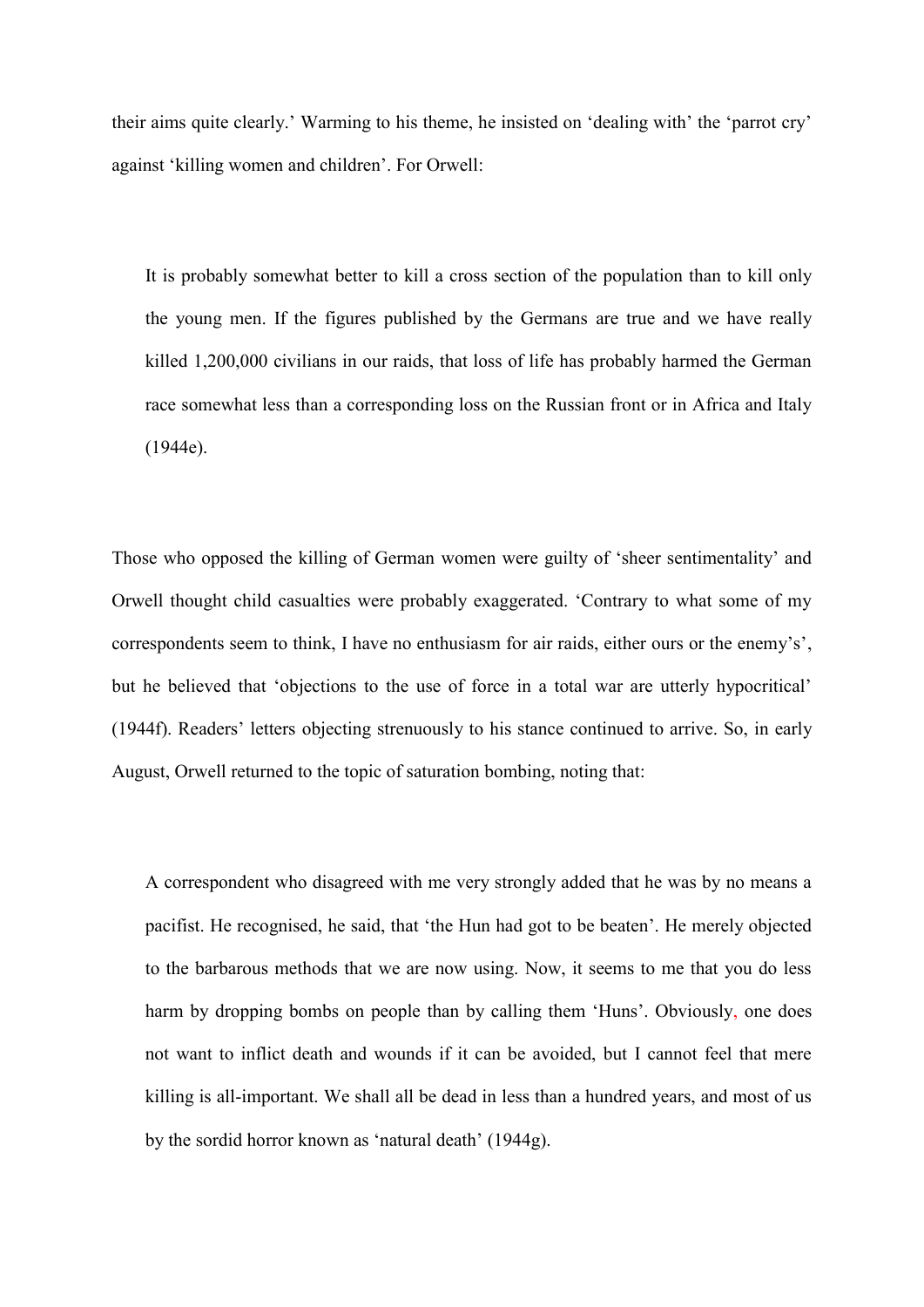Walzer (1971: 17-18) reminds us that Orwell even asserted a moral case for killing German civilians: 'Bombing, suggested Orwell, … brought the true character of modern warfare home to the civilian population, to all those people who supported the war, even enjoyed it, only because they did not feel its effects; now they felt them and so war was less likely in the future.' Though, the philosopher notes: 'I doubt there is enough evidence for this argument to actually lead anybody to begin bombing cities; it is an apology after the fact, and not a very convincing one.'

#### **Confronting Government Policy**

His criticism of Vera Brittain is not atypical Orwell. His case is blunt, uncompromising and occasionally dismissive. He recognises the sheer nastiness of area bombing. He harbours no delusions that it is aimed at exclusively military targets. He knows civilians are dying in colossal numbers and that this is entirely deliberate. He is only wrong about the child casualties. They were not exaggerated. Deep shelters offered no protection against fire storm. But his stance put him directly at odds with government policy – which was to pretend that civilian lives were, to use a modern term, collateral damage in raids carefully planned to hit industrial and military infrastructure. Indeed, the argument with which Orwell defended area bombing challenged British government policy as directly as Vera Brittain's moral fury did. Why? Because it recognised that area bombing caused mass civilian casualties and, crucially, that it intended to do so. This the government had worked very hard to disguise. Middlebrook (1980: 343-344) describes the British government's official utterings about area bombing between 1942 and 1945 as: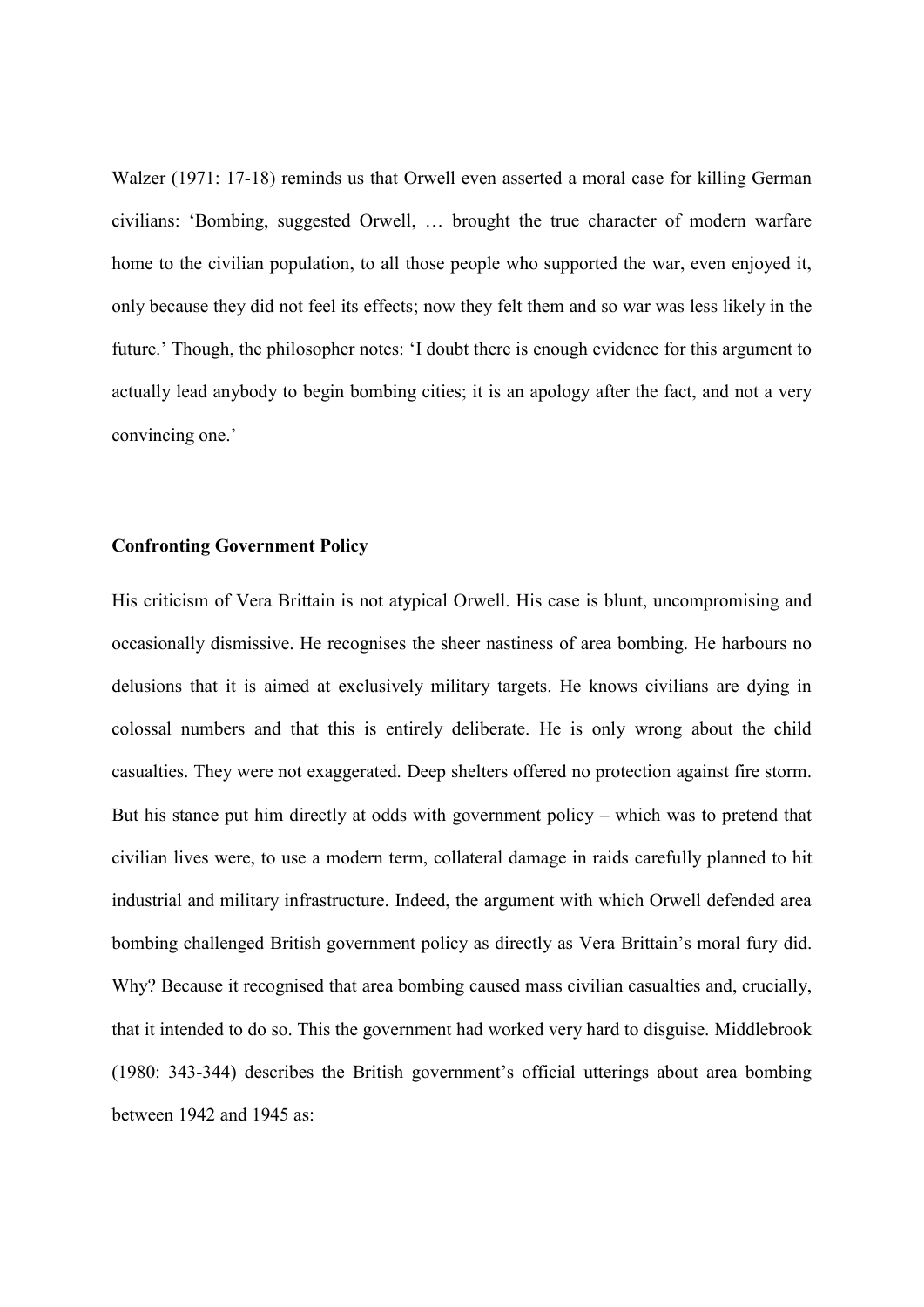… a three-year period of deceit on the British public and world opinion. It was felt to be necessary that the exact nature of RAF bombing should not be revealed. … The deceit lay in the concealment of the fact that the areas being most heavily bombed were nearly always city centres or densely populated residential areas, which rarely contained any industry.

It was this deceit that Orwell confronted and exposed, not in a pamphlet for a much disparaged, fringe campaign group, the Bombing Restriction Committee, but in a national weekly newspaper freely available throughout the United Kingdom and widely read by opinion formers.

Air Marshall Sir Arthur 'Bomber' Harris' strategy saw RAF Bomber Command launch thousand-bomber raids against cities including Cologne, Essen, Bremen and Hamburg. Harris pleaded with the Prime Minister and his air minister, Sir Archibald Sinclair, to acknowledge plainly that these attacks involved the deliberate murder of civilians. In October 1943, he wrote to Sinclair demanding that the tactics pursued by British and American bombers be 'unambiguously and publicly stated. That aim is the destruction of German cities, the killing of German workers and the disruption of civilised community life throughout Germany'. Harris asked, in particular, that the air minister tell the British public that the killing of German civilians by RAF Lancaster bombers was not a 'by-product of attempts to hit factories'. Rather, such slaughter was among the 'accepted and intended aims of our bombing policy' (TNA 1943).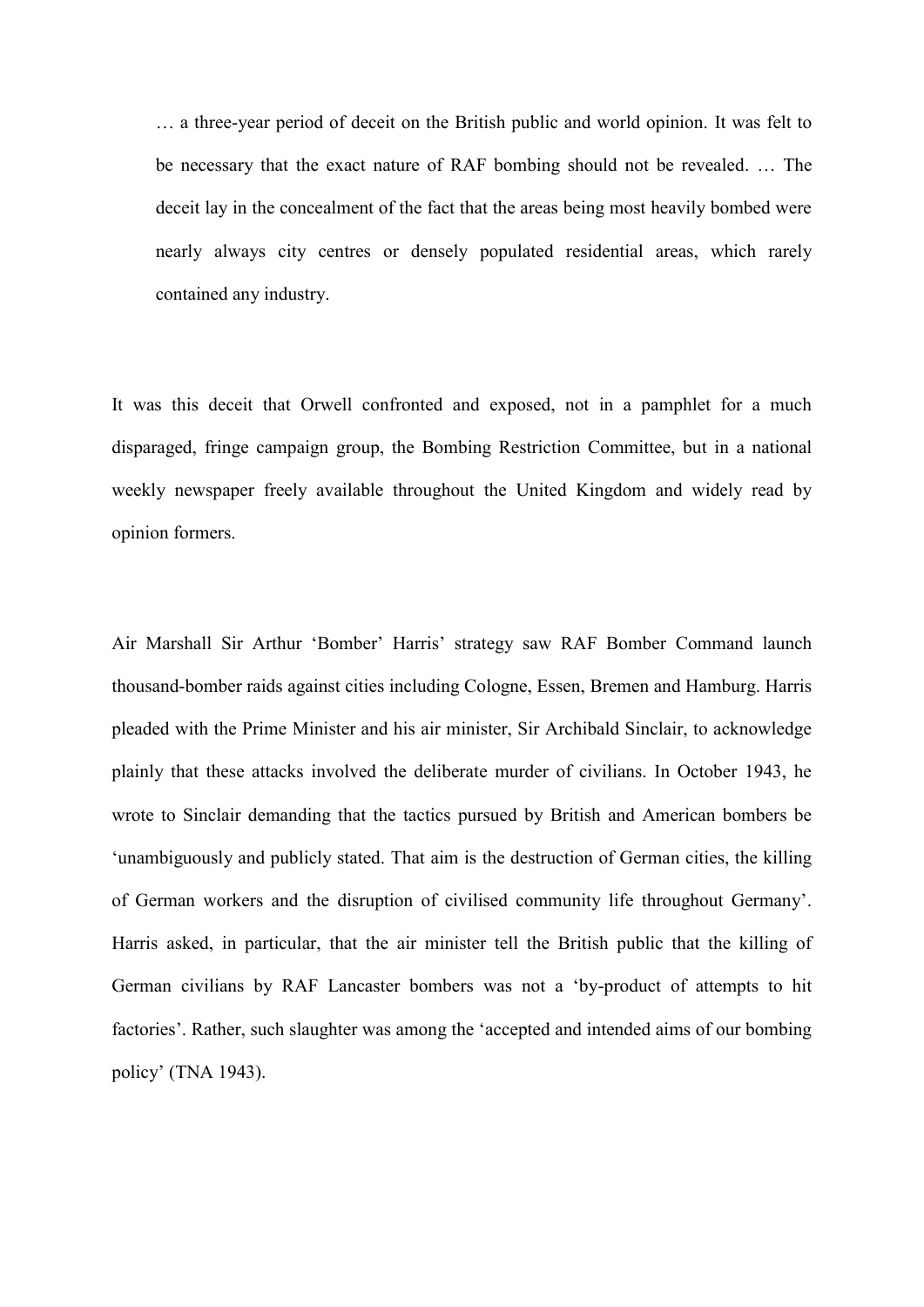Plainly, Harris took a view almost indistinguishable from the one Orwell articulated in his critique of Vera Brittain. The Air Marshall knew that true precision bombing was beyond the competence of RAF heavy bombers and their brave, vulnerable crews. He developed his policy of area bombing specifically to kill and de-house German workers. Choosing to identify any enemy civilian engaged in economic activity as a contributor to the Nazi war effort, he ensured the RAF heavies always attacked either city centres or densely populated residential areas. Harris knew this meant the deliberate and systematic killing of women, children and old men. Ministers knew it too, but they were determined to disguise the brutal truth. They used a series of euphemisms to describe area bombing raids. Grayling (2006: 183) recalls that these included 'blanketing an industrial district', 'neutralising the target' and 'softening up an area'. Connelly (2002:42) has demonstrated that: 'The government was extremely worried about this aspect of the war, fearing that the strategy gave the Germans a propaganda weapon that might affect Britain's position as the power occupying the "moral high ground" in the conflict.' And disguising the brutal reality was not only intended to shield ministers from domestic controversy. It was also necessary to avoid tension with Britain's American ally.

Bomber Command knew that the USAAF's policy of bombing in daylight was producing casualty rates among air crew even more catastrophic than those endured by RAF crews on night-time missions. But the Americans maintained the fiction that their daylight raids allowed them to conduct real precision bombing. In all their public rhetoric, the commanders of the United States Strategic Air Forces in Europe remained stubbornly committed to the pretence that American bomber crews were not simply aiming at military targets, they were hitting them. In fact, as Biddle (2004: 243) demonstrates, in combat conditions US Eight Air Force crews attacking Germany during the winter of 1944-45 dropped 42 per cent of their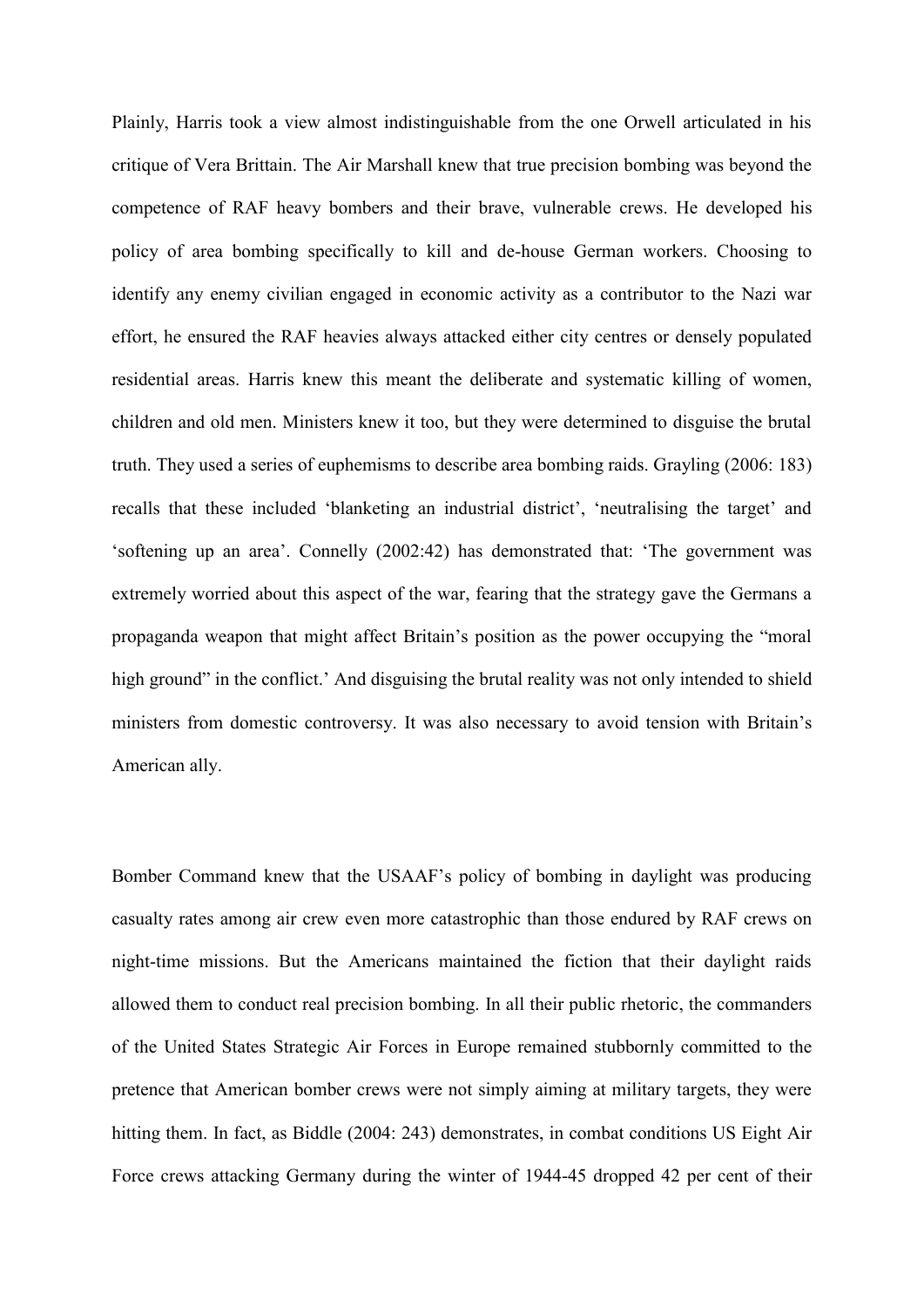bombs more than five miles off-target. Even for those projectiles that fell within the five-mile radius, the average circular error was 2.48 miles. Nevertheless, the American public was led to believe that no American boys were engaged in murdering German civilians. To admit that the RAF was doing so deliberately and to devastating effect would have undermined the message – and British ministers were determined not to do that. Until the end of the war, Archibald Sinclair stuck to the official line. He did so even after Howard Cowan, an Associated Press war correspondent based at the Supreme Headquarters of the Allied Expeditionary Force in Europe, reported that the allies were now engaged in deliberate 'terror bombing'. Cowan's report appeared following the Dresden raids of February 1945 (*Sunday Star* 1945). Biddle (2006: 112) explains that the American military was seriously embarrassed, but Sinclair maintained the pretence that every target attacked by RAF bombers was a target of military importance and that any civilian deaths they might cause were regrettable (*Hansard* 1945).

So, by defending area bombing on the grounds that killing civilians in a total war was entirely sensible, George Orwell was playing with fire. It helped that *Tribune* itself regarded area bombing as an expensive distraction from the duty to fight an effective ground campaign. But this was Orwell at his best: determined to confront consensus and utterly contemptuous of moral relativism. We disagree with him. We think the killing of German women and children probably encouraged German soldiers to fight on when victory was no longer possible and unconditional surrender their only option (Luckhurst 2015). But we respect Orwell's instinct. Consensus is the enemy of justice. It narrows the frame of debate and conceals plausible alternatives to current orthodoxy. Orwell's wartime work for *Tribune* reveals that he often played this crucial role of challenging the dominant consensus.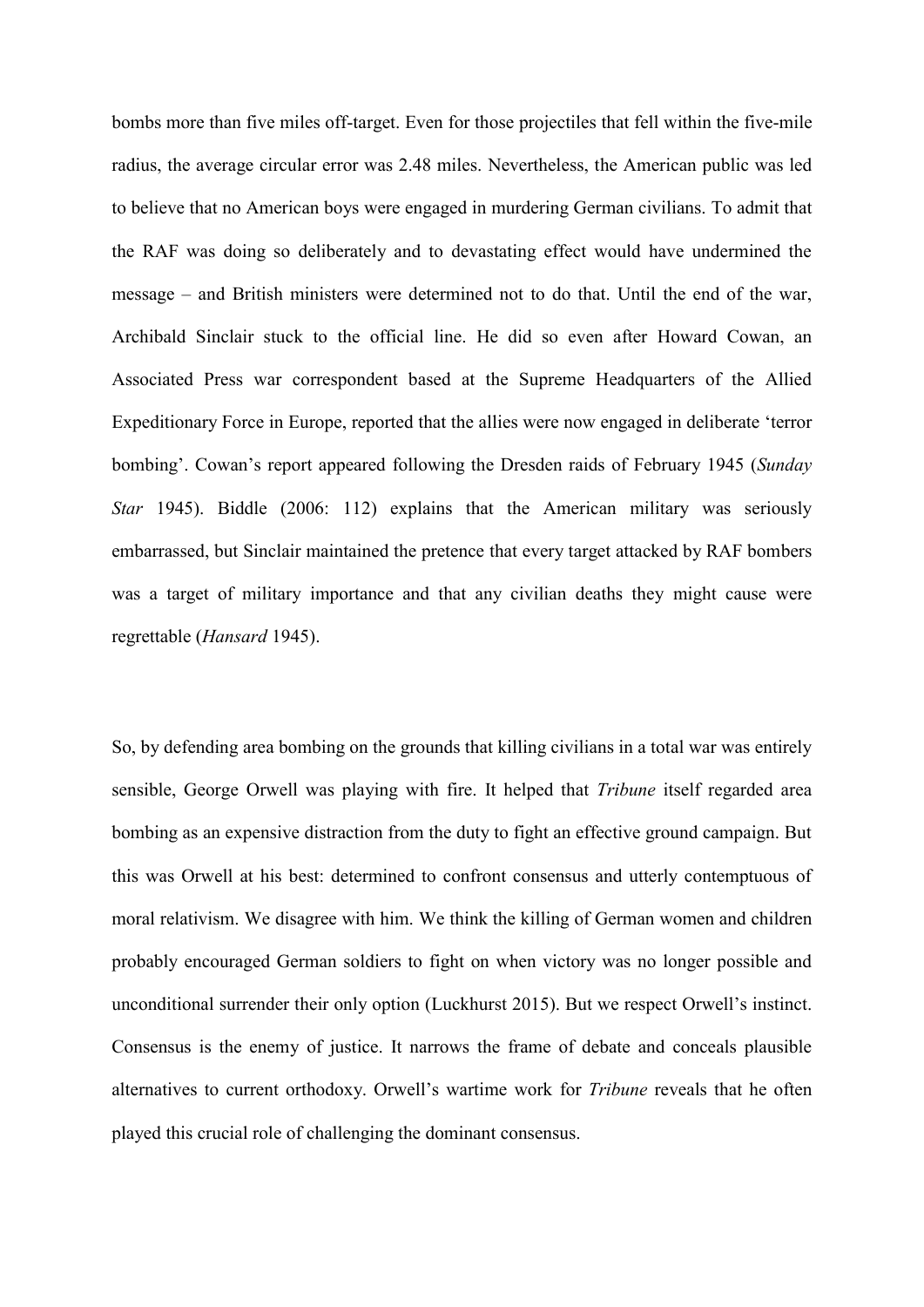His arguments against Vera Brittain and in support of area bombing offer an excellent and often overlooked case study. And Brittain certainly considered them significant. Westwood (2011) has shown that, in her autobiography (Brittain 1957), written after Orwell's death in 1950, Brittain would concoct a narrative to suggest that Orwell had reversed his opinion of area bombing and that he had reached the conclusion that she was right. Westwood argues persuasively that Brittain 'decided to quote selectively' from an article Orwell (1945) wrote from Germany for the *Observer* in April 1945 'in order to "win" her argument with Orwell in retrospect and when he could not respond'.

#### **Brittain's Lies and their Significance**

Richard Westwood (2011) demonstrates clearly that Vera Brittain deliberately misrepresented Orwell in a manner that her contemporaries would have found very hard to detect, quoting selectively from his work and omitting words and phrases to distort his meaning. He notes that her mendacity allowed her to imply that, 'On the "moral touchstone" question of the bombing of civilians she … had been right and the great George Orwell wrong'. He further notes that Brittain's distortion has been amplified by her biographers, Berry and Bostridge (2008). They repeated, simplified and strengthened it by writing: 'Orwell would undergo something of a change of heart after visiting Germany as a war correspondent…' (Westwood 2011). Westwood also argues that A. C. Grayling compounded the offence by choosing 'to rely on the Berry and Bostridge book's account' when compiling his *Among the Dead Cities* (2006), his critical study of the Allied bombing of civilians. Westwood's detective work is laudable, and the misrepresentation of Orwell is more than a literary offence. It risks diluting the significance of a fine example of dissenting wartime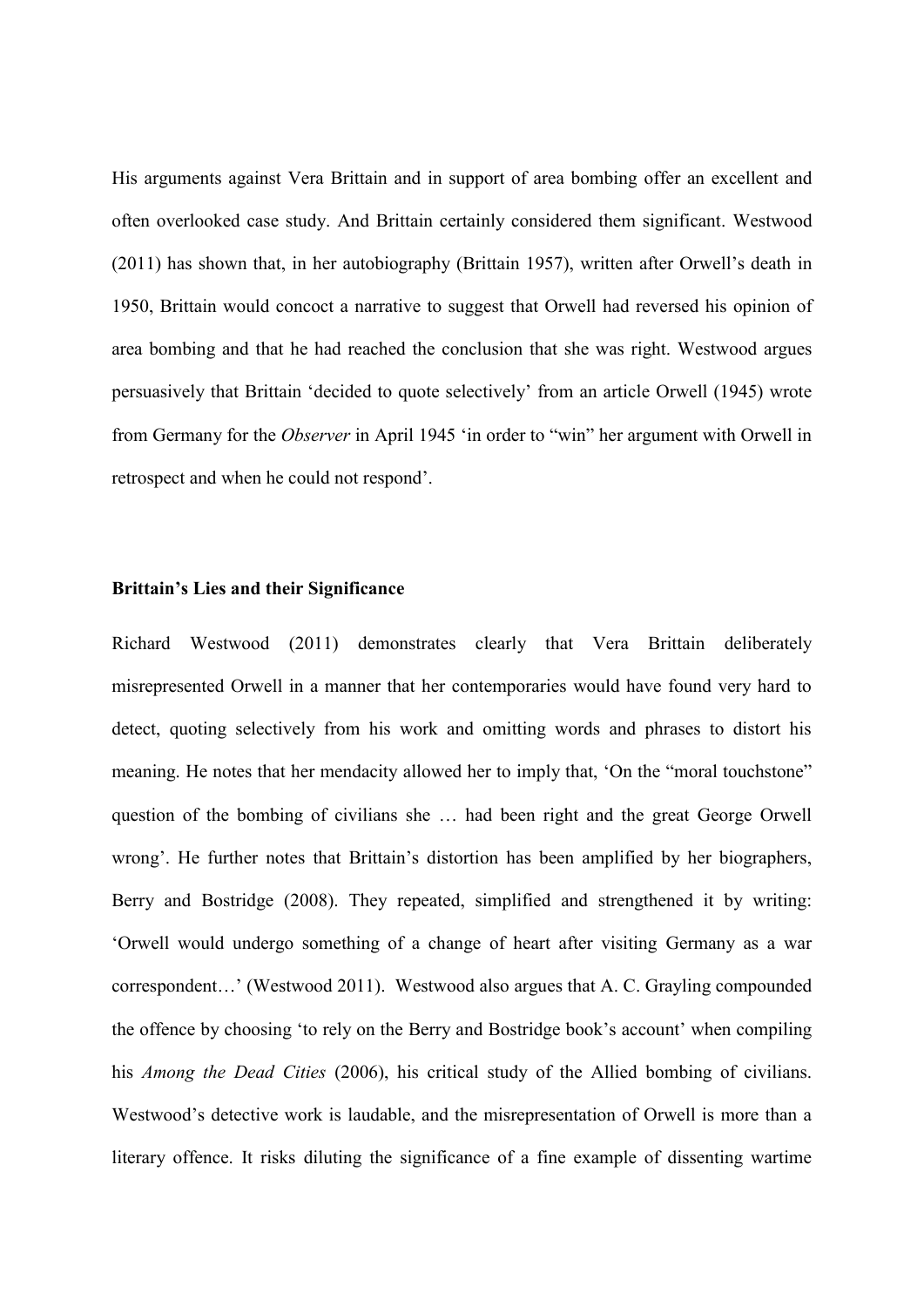journalism which demonstrates exactly why intelligent publications such as *Tribune* played an important part in upholding Britain's democratic tradition.

#### **Conclusion**

Connelly shows that German bombing of Britain spawned popular demand for harsh revenge and that this was vividly expressed in popular titles; the *Daily Mirror* would demand a 'gloves off' policy and describe the area bombing of Berlin as: 'The only effective method available to us in self-defence*'* (Connelly 2002: 47). This leading popular left-wing title treated critics of area bombing with contempt, insisting: 'The air war is no time for lecturers and gloved persons wishing to live up to a high standard of ancient chivalry' (Connelly 2002: 48). On the right, the *Daily Express* and *Daily Mail* were equally pugnacious. Knapp (2013: 51) argues that British newspapers did not celebrate the agonies of German civilians but notes that 'triumphalism over the scale of the bombing was routine'. But this mass market journalism did not address, still less concede, the central truth that RAF Bomber Command set out to kill civilians as a conscious act of policy.

Orwell may have been right to argue that this was a perfectly sensible policy. Crucially, *Tribune* allowed him to do so with crystal clarity, so enabling its famous wartime contributor to make maximum use of the freedom afforded weekly political publications with thoughtful subscribers. It was also an example of his editor's determination to nurture and sustain honest dissent in wartime, a strategy Aneurin Bevan pursued both in his work in the House of Commons and in the pages of *Tribune* (Foot 1962)*.* For this, Bevan too deserves recognition. Orwell regarded freedom of speech as a distinctive and precious British asset and he recognised *Tribune's* contribution to promoting it. In late July 1944 he explained this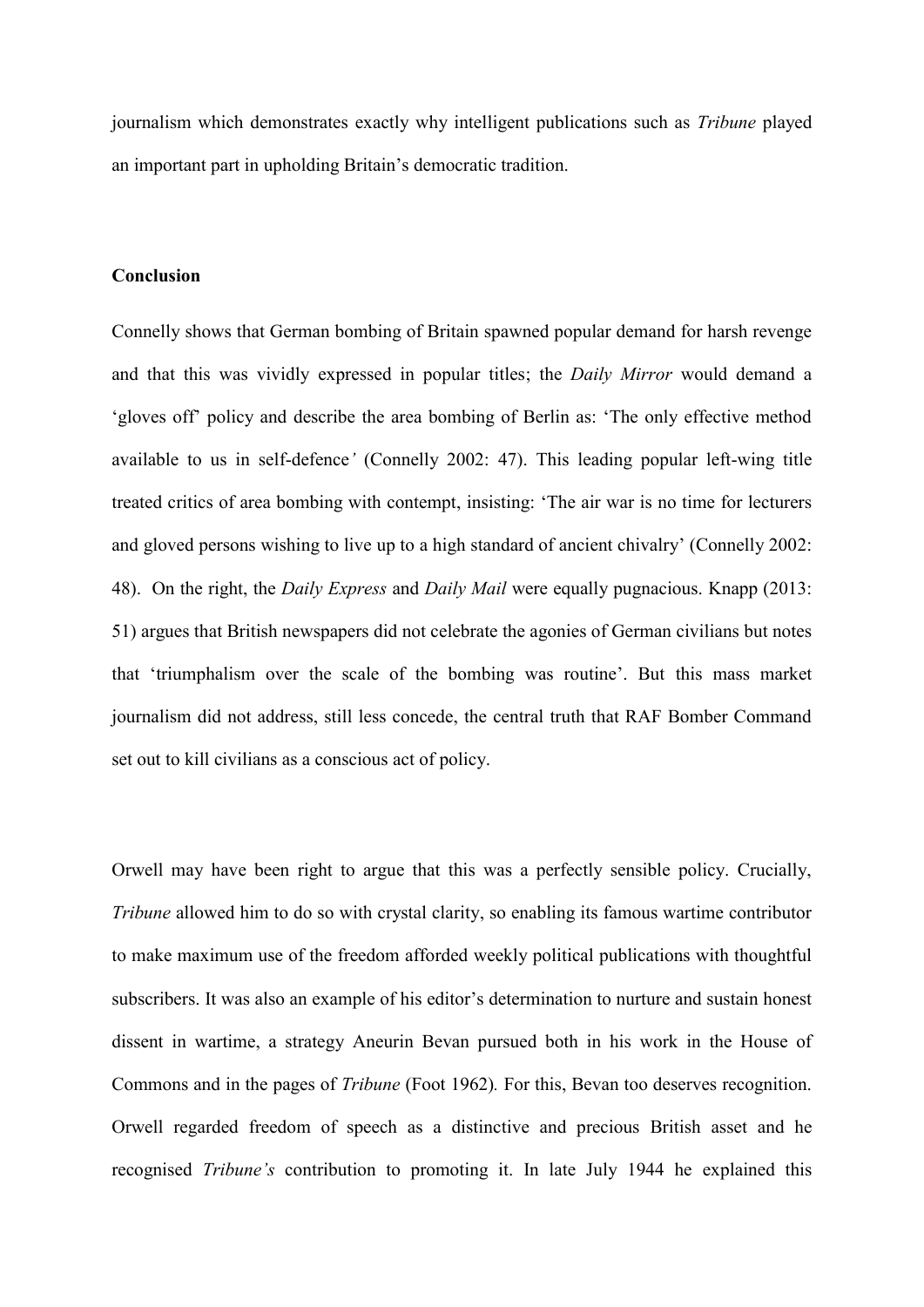explicitly in a column defending the title's publication of an anti-war poem, 'The Little Apocalypse of Obadiah Hornbrook': 'Even in the blackest patches of the British Empire, in India, say, there is much more freedom of expression than in a totalitarian country. I want that to remain true, and by sometimes giving a hearing to unpopular opinions, I think we help it to do so' (Orwell 1944h). The candour with which *Tribune* published and debated dissenting ideas did not simply give sanctuary to a writer of Orwell's stature, it helped freedom of speech to endure the test of total war and showed that Britain's defence of democracy was more than a slogan.

#### **Notes**

 $\overline{a}$ 

<sup>1</sup> Illustrative newspaper circulation figures are available in the last complete pre-war survey by the Audit Bureau of Circulations (ABC) completed in 1939. These show that the largest selling popular title, the Daily Express, had a daily circulation of 2,510,019 copies. Its Conservative rival, the Daily Mail, trailed behind with approximately 1,500,000 daily sales. On the left, the Daily Mirror sold approximately 2,500,000 copies (according to figures compiled by its proprietors) and the ABC survey shows the Liberal News Chronicle sold 1,298,757. Precise figures for the Daily Herald are not available, but ABC figures show that it achieved a daily sale of 2,113,856 copies in the first post-war survey compiled in 1948  $2$  Zec's drawing was accompanied by a caption declaring: 'The Price of Petrol Has Been Increased by One Penny – Official.' It was intended to remind readers that they should not complain too much about rationing and rising prices. Morrison and Bevin interpreted it as a criticism of government for allowing sailors to suffer in the interests of profiteers. Calder (2008: 288) offers a complete account of the controversy which included threats to suspend publication of the newspaper

<sup>3</sup> Bevan was officially editor, but lacked the technical skill and time required to perform the role full time. This Kimche did

<sup>4</sup> In September 2016, I (Tim Luckhurst) was able to inspect a pristine copy of this shiny band in the Cambridge University Library which keeps a complete run of wartime editions of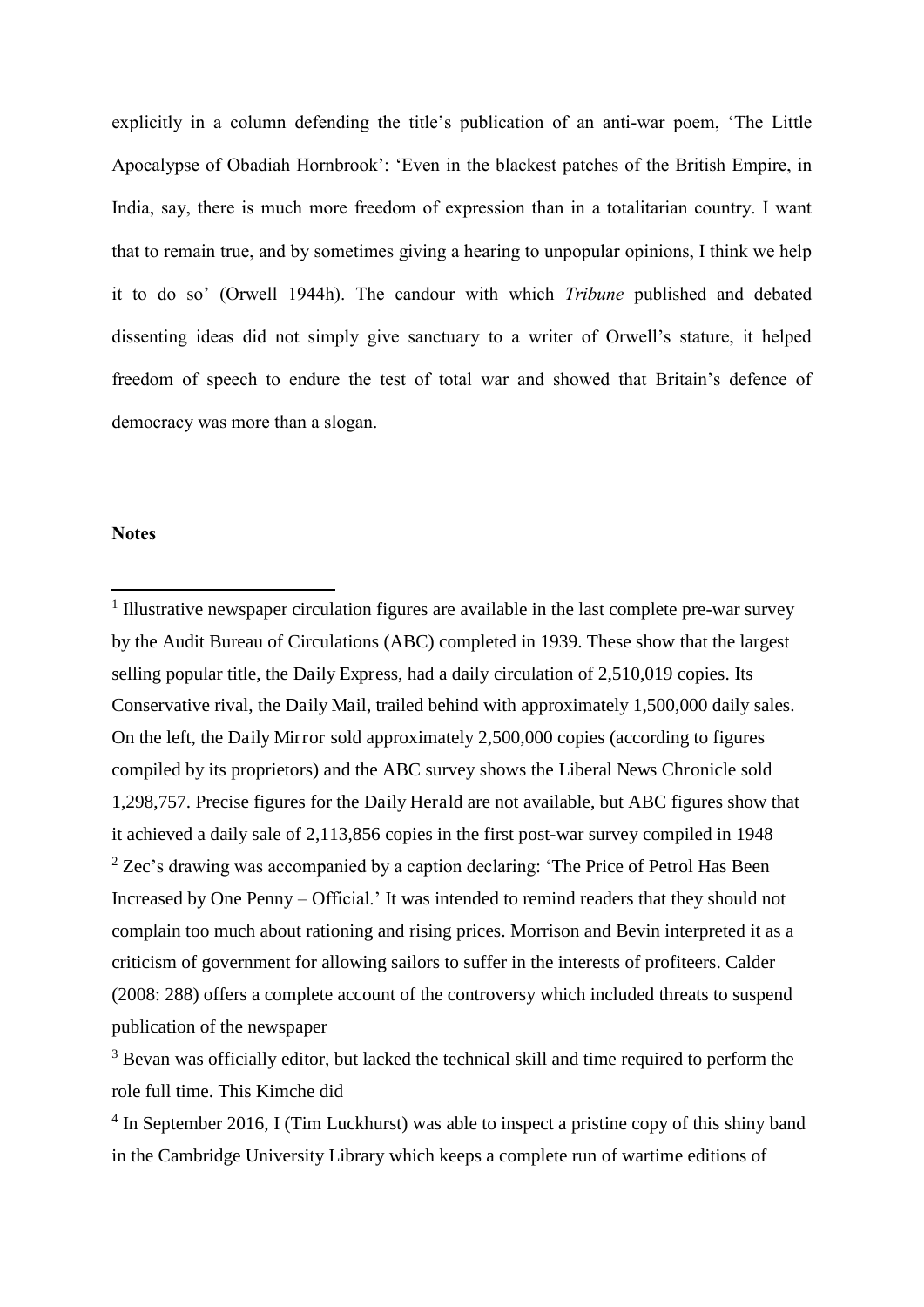Tribune. It is the only example of such promotion I have found in a wartime edition of **Tribune** 

<sup>5</sup> The Bombing Restriction Committee was formed in May 1942 by a group including Bishop George Bell, Corder Catchpool, a First World War conscientious objector and member of the Peace Pledge Union, non-pacifist Professor Stanley Jevons and others. It called on the British government to cease bombing German civilians and to target only military sites

#### **References**

 $\overline{a}$ 

Anderson, Paul (ed.) (2006) *Orwell in Tribune: 'As I Please' and Other Writings 1943-1947*, London: Politico's

Beers, Laura (2010) *Your Britain: Media and the Making of the Labour Party*, Cambridge, MA and London: Harvard University Press

Berry, Paul and Bostridge, Mark (2008) *Vera Brittain: A Life*, London: Virago

Biddle, Tammy Davis (2004) *Rhetoric and Reality in Air Warfare*, Princeton and Oxford: Princeton University Press

Biddle, Tammy Davis (2006) Wartime Reactions, Addison, Paul and Crang, Jeremy (eds) *Firestorm: The Bombing of Dresden 1945*, London: Pimlico pp 96-122

Bingham, Adrian (2009) *Family Newspapers? Sex, Private Life and the British Popular Press 1918-1978*, Oxford: Oxford University Press

Brittain, Vera (1944a) *Seed of Chaos: What Mass Bombing Really Means*, London: Bombing Restriction Committee

Brittain, Vera (1944b) Massacre by bombing: The facts behind the British-American attack on Germany, *Fellowship*, Vol.. X, No. 3

Brittain, Vera (1957) *Testament of Experience*, London: Gollancz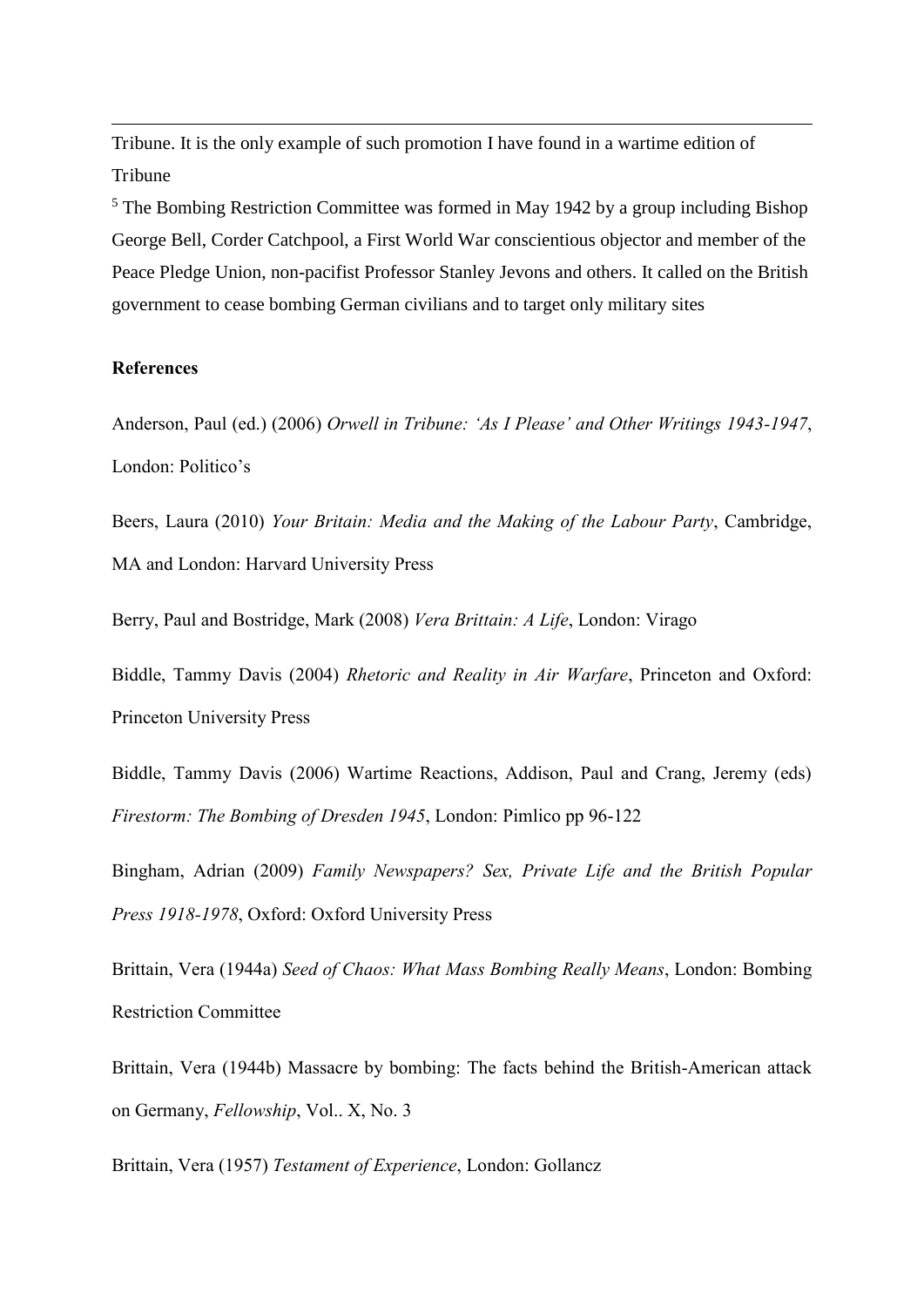Calder, Angus (1969) *The People's War: Britain 1939-1945*, London: Jonathan Cape

Calder, Angus (1991) *The Myth of the Blitz*, London: Jonathan Cape

 $\overline{a}$ 

Calder, Angus (2008) *The People's War*, London: Pimlico, twelfth edition

Chignell, Hugh (2011) *Public Issue Radio: Talks, News and Current Affairs in the Twentieth Century*, London: Palgrave Macmillan

Connelly, Mark (2002) The British people, the press and the strategic air campaign against Germany, 1939-45, *Contemporary British History*, Vol. 16, No. 2 pp 39-58

Curran, James and Seaton, Jean (2010) *Power Without Responsibility: Press, Broadcasting and the Internet in Britain*, Abingdon: Routledge, seventh edition

*Daily Mirror* (1940a) Women say 'Let us shop', Wednesday, 18 September p. 3

*Daily Mirror* (1940b) Goering's military objectives, Wednesday, 11 September p. 7

*Daily Mirror* (1940c) My! Isn't this just like a picnic..., Friday, 11 October p. 7

Foot, Michael (1962) Cited in *Spartacus Educational*. Available online at [http://spartacus](http://spartacus-educational.com/Jtribune.htm)[educational.com/Jtribune.htm,](http://spartacus-educational.com/Jtribune.htm) accessed on 19 June 2017

Grayling, Anthony Clifford (2006) *Among the Dead Cities: Was the Allied Bombing of Civilians in WWII a Necessity or a Crime*? London: Bloomsbury

House of Commons *Hansard* (1945) Col. 1847-1930, 6 March

Hyams, Edward (1963) *The New Statesman: The History of the First Fifty Years*, London: Longmans

Jones, Bill (1977) *The Russia Complex: The British Labour Party and the Soviet Union*, Manchester: Manchester University Press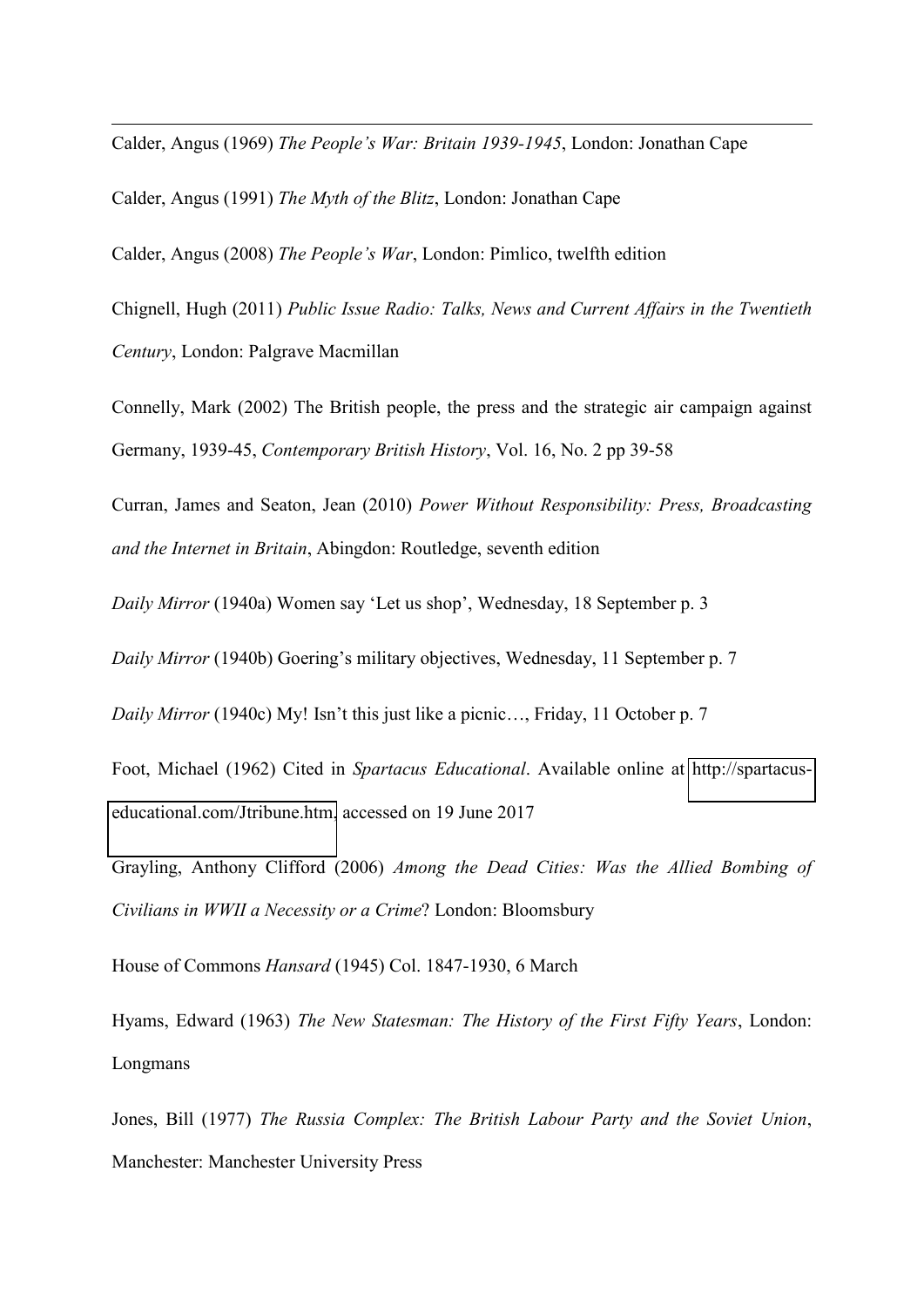Knapp, Andrew (2013) The Allied bombing offensive in the British media, Knapp, Andrew and Footitt, Hilary (eds) *Liberal Democracies at War: Conflict and Representation*, London: Bloomsbury pp 39-66

 $\overline{a}$ 

Luckhurst, Tim (2015) An unworkable policy which encourages the enemy to fight to the last gasp: The depiction in British and American newspapers of the allied policy of unconditional surrender for Germany, 1943–1945, *Journalism Studies*, Vol. 16, No. 6 pp 887-903

McLaine, Ian (1979) *Ministry of Morale: Home Front Morale and the Ministry of Information in World War II*, London: George Allen & Unwin

Mass Observation Archive (MOA) (1940) *File Report* 126, Report on the Press

Middlebrook, Martin (1980) *The Battle of Hamburg*, London: Allen Lane

Nicholas, Sian (1996) *The Echo of War: Home Front Propaganda and the Wartime BBC*, *1939-45*, Manchester: Manchester University Press

Orwell, George (1944a) *Tribune*, 'As I Please', No. 393, 7 July p. 12

Orwell, George (1944b) *Tribune*, 'As I Please', No. 380, 7 April p. 12

Orwell, George (1944c) *Tribune*, 'As I Please', No. 382, 21 April p. 12

Orwell, George (1944d) *Tribune*, 'As I Please', No. 386, 19 May p. 11

Orwell, George (1944e) *Tribune*, 'As I Please', No. 394, 14 July p. 12

Orwell, George (1944f) *Tribune*, 'As I Please', No. 394, 14 July p. 12

Orwell, George (1944g) *Tribune*, 'As I Please', No. 397, 4 August p. 11

```
Orwell, George (1944h) Tribune, 'As I Please', No. 396, 28 July pp 12-13
```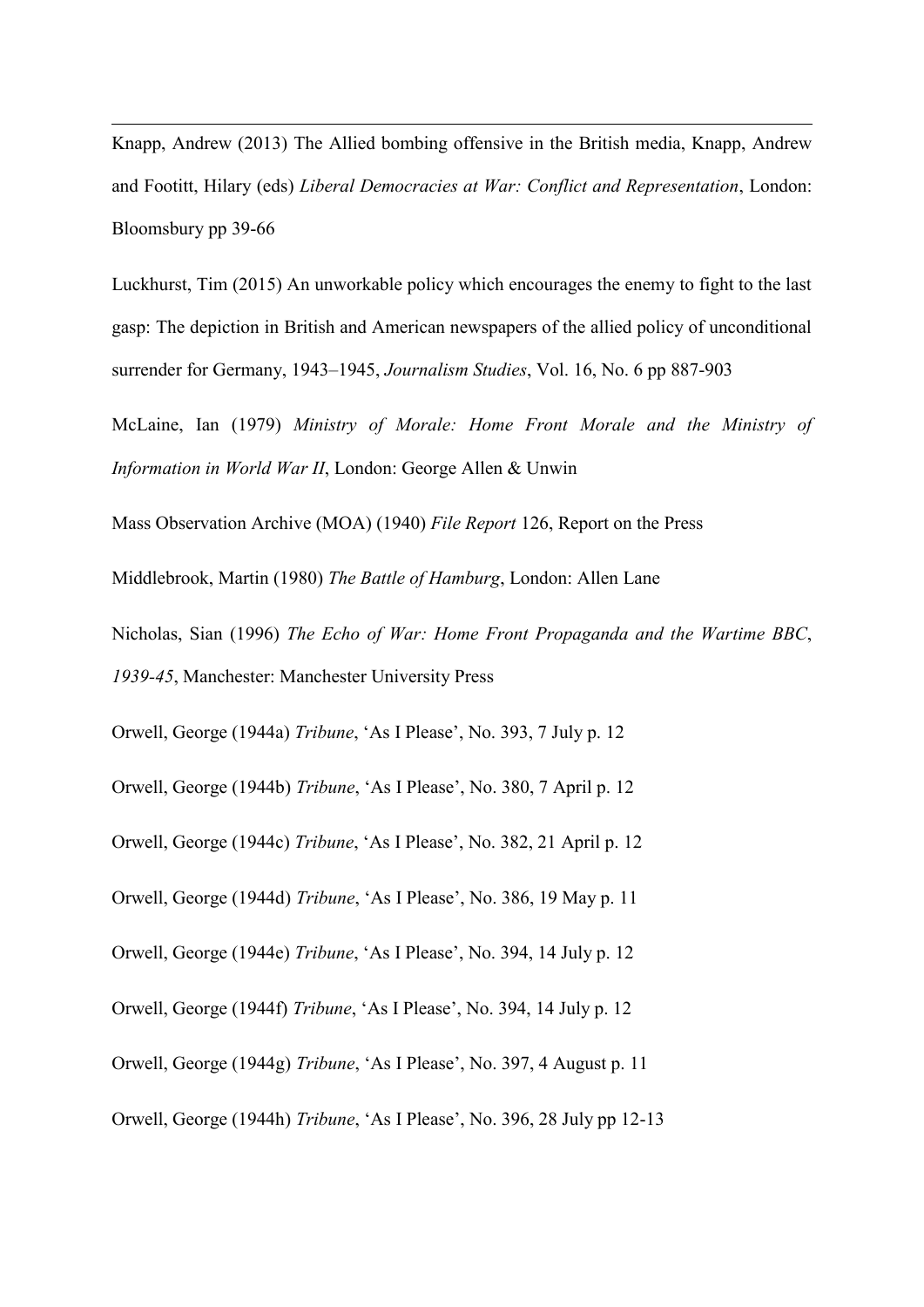Orwell, George (1945) Future of a ruined Germany: Rural slum cannot Help Europe, *Observer*, 8 April p. 5

Schudson, Michael (2008) *Why Democracies Need an Unlovable Press*, Cambridge: Polity

*Sunday Star* (1945) Terror bombing gets allied approval as step to victory, 18 February pp 1, 4

TNA: AIR (1943) 2/7852 Harris letter, 25 October

 $\overline{a}$ 

*Tribune* (1941) *Tribune*: Fresh and fearless, No. 223, 4 April p. 1

*Tribune* (1943a) Contributions By..., No. 350, 10 September, appended to p. 1

*Tribune* (1943b) What's happening, No. 359, 12 November p. 3

*Tribune* (1943c) Ourselves, No. 361, 26 November p. 5

*Tribune* (1943d) What's happening, No. 363, 10 December p. 3

*Tribune* (1944a) A dangerous fallacy, No. 367, 7 January pp 6-7

Walzer, Michael (1971) Why was this war different?, *Philosophy and Public Affairs*, No. 1 pp 3-21

Westwood, Richard (2011) Vera Brittain versus George Orwell, *orwellsocietyblog*. Available online at [https://orwellsocietyblog.wordpress.com/2012/02/12/vera-brittain-versus-george](https://orwellsocietyblog.wordpress.com/2012/02/12/vera-brittain-versus-george-orwell-by-richard-westwood/)[orwell-by-richard-westwood/,](https://orwellsocietyblog.wordpress.com/2012/02/12/vera-brittain-versus-george-orwell-by-richard-westwood/) accessed on 15 June 2017

#### **Note on the Contributors**

Tim Luckhurst is Professor of Journalism at the University of Kent and founding Head of the University's Centre for Journalism. He is the author of *This is* Today*, A Biography of the*  Today *Programme* (Aurum Press 2001) and *Responsibility Without Power – Lord Justice*